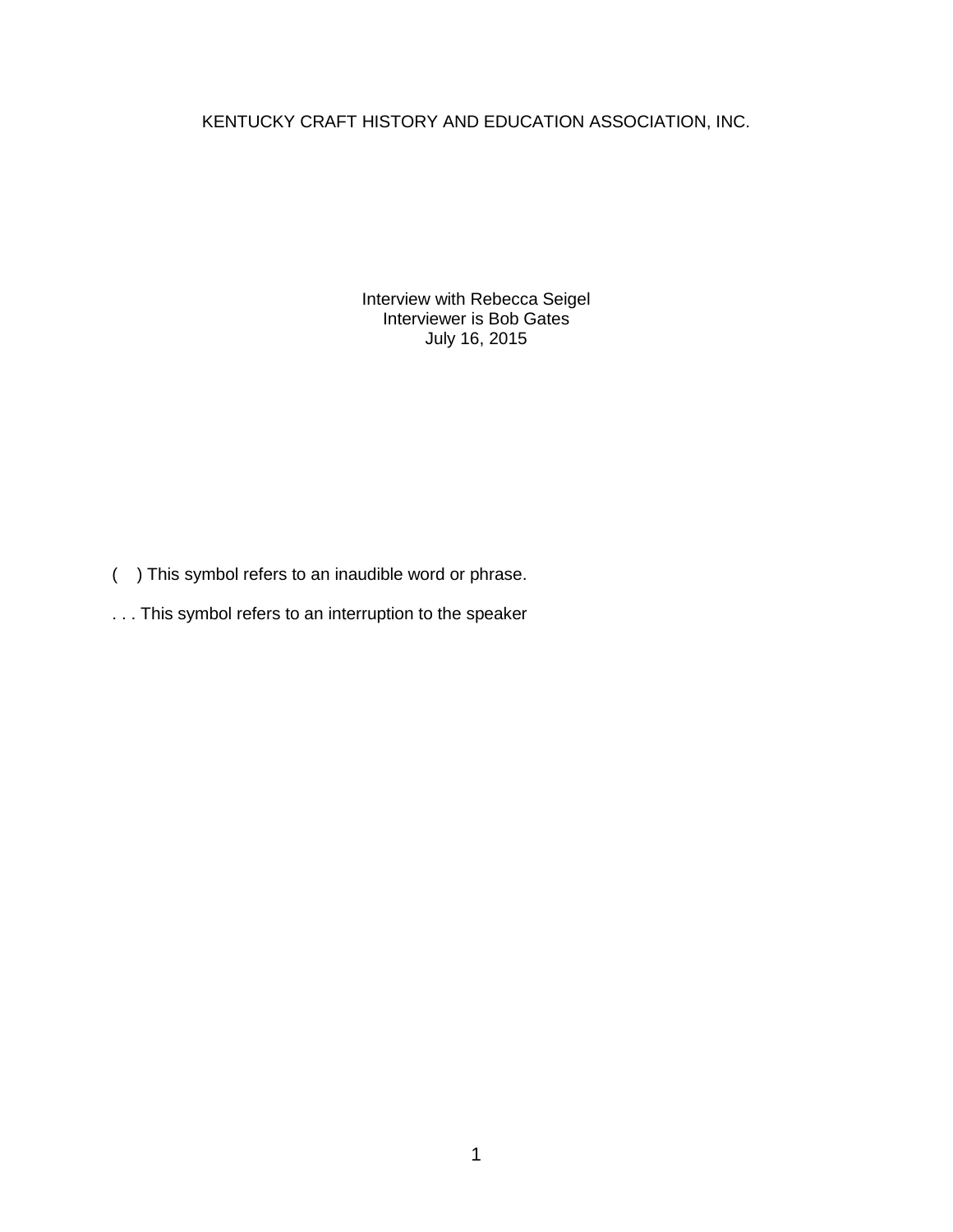Gates: It's Rebekka . . .

Seigel: Seigel.

Gates: Is that your full name? What's your maiden name?

Seigel: My maiden name was Beer.

Gates: Beer?

Seigel: Just like you drink.

Gates: Oh, okay. And we're doing this interview at your place here, what's the address here?

Seigel: This is 2545 Highway 127 South in Owenton.

Gates: Right outside of Owenton, right? And it's July 16, 2015. Okay. I always like to put that in there. So, Beer. Where did you come from?

Seigel: I was raised in Cincinnati, but central Ohio is where most of my family was from.

Gates: Is that a German name?

Seigel: I don't know. I think that my father's side of the family had a lot of English. I don't know.

Gates: Okay. You don't know about genealogy? That's fine. But you were raised in Cincinnati?

Seigel: Yes.

Gates: What part of town?

Seigel: I lived in Kennedy Heights for a long time, growing up and then by the time I was in high school, we moved out to the east side and I graduated from Anderson High School.

Gates: Anderson High School, great. You know I'm from Cincinnati, don't you?

Seigel: Yea, but I don't know what part you're from.

Gates: Delhi.

Seigel: Oh! You're a west side. Well, see I used to teach at Mount Saint Joseph.

Gates: I did too. Well, I taught an adult class. Photography a long time ago. I went to  $( )$ .

Seigel: Well, Greg was a Roger Bacon boy.

Gates: Was he?!

Seigel: Yea.

Gates: I won't sing my Roger Bacon song. (Laughter, Seigel and Gates)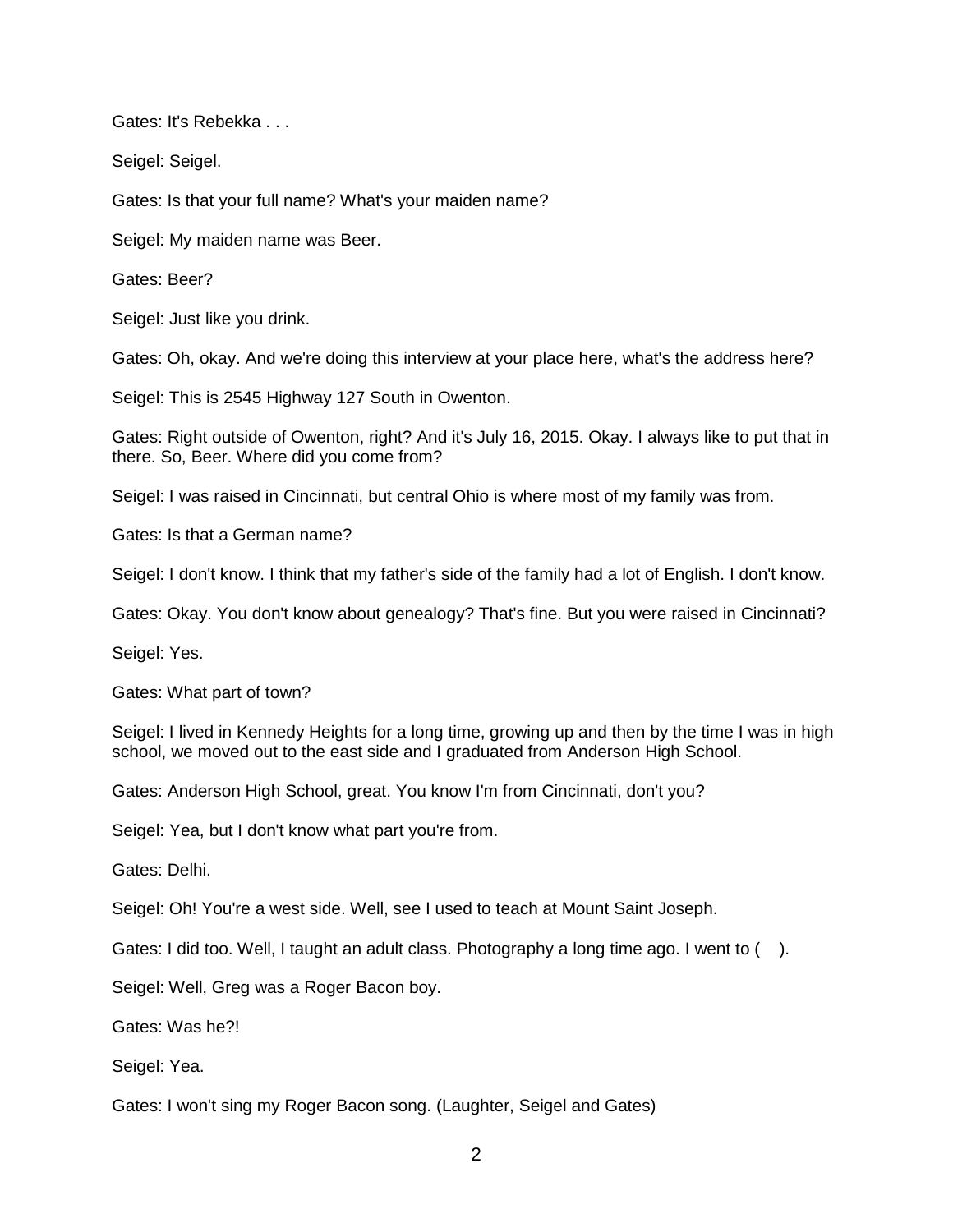Seigel: I don't care, you know, that wasn't any part of my growing up.

Gates: How old was Greg? When was he born?

Seigel: Greg was born in '47.

Gates: Ok. I was '50, so same period. He was probably beating us in football.

Seigel: He was in the band, he wasn't playing football. (Laugher, Seigel)

Gates: So you grew up in Cincinnati and he grew up in Cincinnati. How did you meet then?

Seigel: We met in Cincinnati through a mutual friend. You know about when that picture was taken that you were looking at before, when you said, "Is that you?" (Laughter, Seigel)

Gates: Yea and there was one on the wall there, just like it. You've got two of them.

Seigel: Yea. That's the real photograph. The other one is just a Xerox. The friend who took them when we were young brought them to Greg's memorial service and he enlarged them a lot, so that's just a Xerox copy.

Gates: So, you're known for your quilts. Is that mainly your art form? Quilts?

Seigel: Yep.

Gates: What kind of quilts would you call them?

Seigel: Well, I call them art quilts. I started out making quilts as a young mother, because I thought that's what mothers were supposed to do and I made them traditionally based on the way my grandmother made quilts. But I soon discovered that I really wanted to tell stories rather than just work with pattern. I like pattern, but it wasn't enough for me.

Gates: Patterns are the main part of what quilts are traditionally, right?

Seigel: Traditional quilts, yes.

Gates: The patterns come from different thing, don't they? Communities and books and things like that.

Seigel: Yea, you can get you patterns out of books. You can make your own patterns. You can, you know, there's a lot of work published on traditional quilt patterns.

Gates: When I was the state folklorist, sometimes we would say, and I'm not sure if it was true, but we'd say some patterns predominate because people . . . they became popular. And those people popular to that area sometimes.

Seigel: Not only the area, but the time frame too, you know. Sometimes in the thirties there were quilt patterns that were more popular than in the forties or, you know . . . And it does depend on where you are and what you have access too.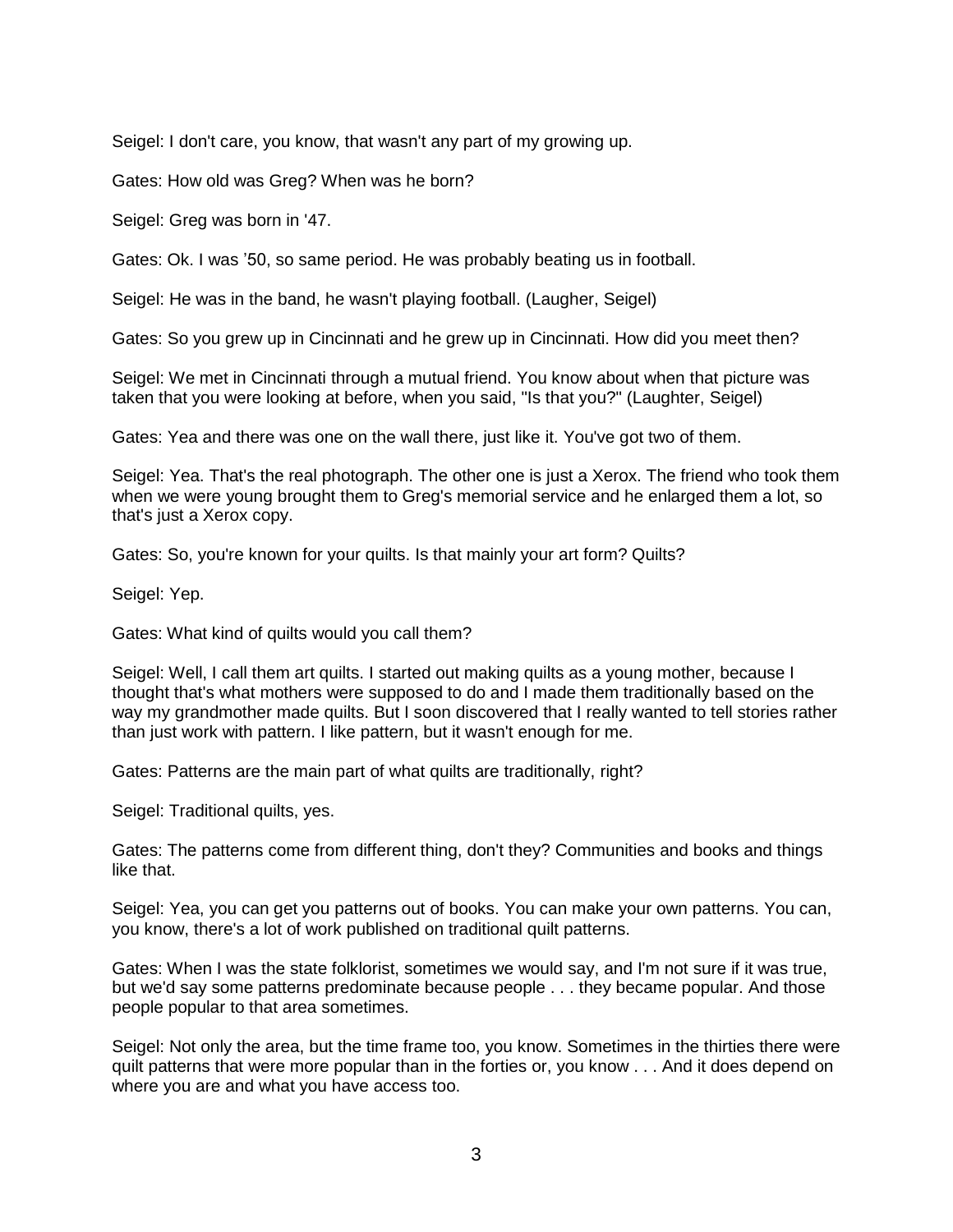Gates: So you learned a little bit from your grandmother or your mother, you would say?

Seigel: Yea. My grandmother, I mean I started sewing as a little girl with my grandmother. Just making doll clothes and that kind of thing. But I think that was really great because it helped my hands become nimble with a needle and scissors. Things that I see in kids today, they don't know what those things are and they don't use their hands in the same way.

Gates: So what part of the day would you do this? Would you visit her?

Seigel: With my grandmother? Oh, I'd go stay for a couple of weeks and, you know, we'd just do things.

Gates: Where was she?

Seigel: She lived in central Ohio, near Indian Lake. It was a great place to get to go in the summertime.

Gates: Did you spend a month or?

Seigel: A couple weeks maybe. Yea. And I would sew at home too, you know, I'd come home and dress my dolls and all that sort of thing, so I had sewing experience, my mother sewed all of our clothes when we were kids, so, you know, I learned how to sew from her too. More functional kind of sewing. So I always had those skills and that sort of came naturally to me, to make quilts, because it was a form of sewing where you can tell a story and still use your sewing skills.

Gates: You went to Anderson High School? Did you have some strong interests there in a career or anything?

Seigel: Music was what I was interested in and then I went to school in Bowling Green in Ohio. I studied French and Music and Sociology. None of which I use today. (Laughter, Seigel) But, you know, some people take longer to find themselves than others.

Gates: Sociology might have helped you a little bit ( ).

Seigel: Maybe, I don't know. I'm sure it all helped, but.

Gates: was College a good fit for you, you think? Did you feel like you . . .?

Seigel: Socially, it was a great fit for me, you know, and it was the sixties and it was a great time to be on a campus, but I don't think I ever really knew what I was doing there, you know, in terms of a career or a focus in life.

Gates: What years were you at Bowling Green?

Seigel: '66 to '70.

Gates: So there were student protests going on there, right?

Seigel: Yea.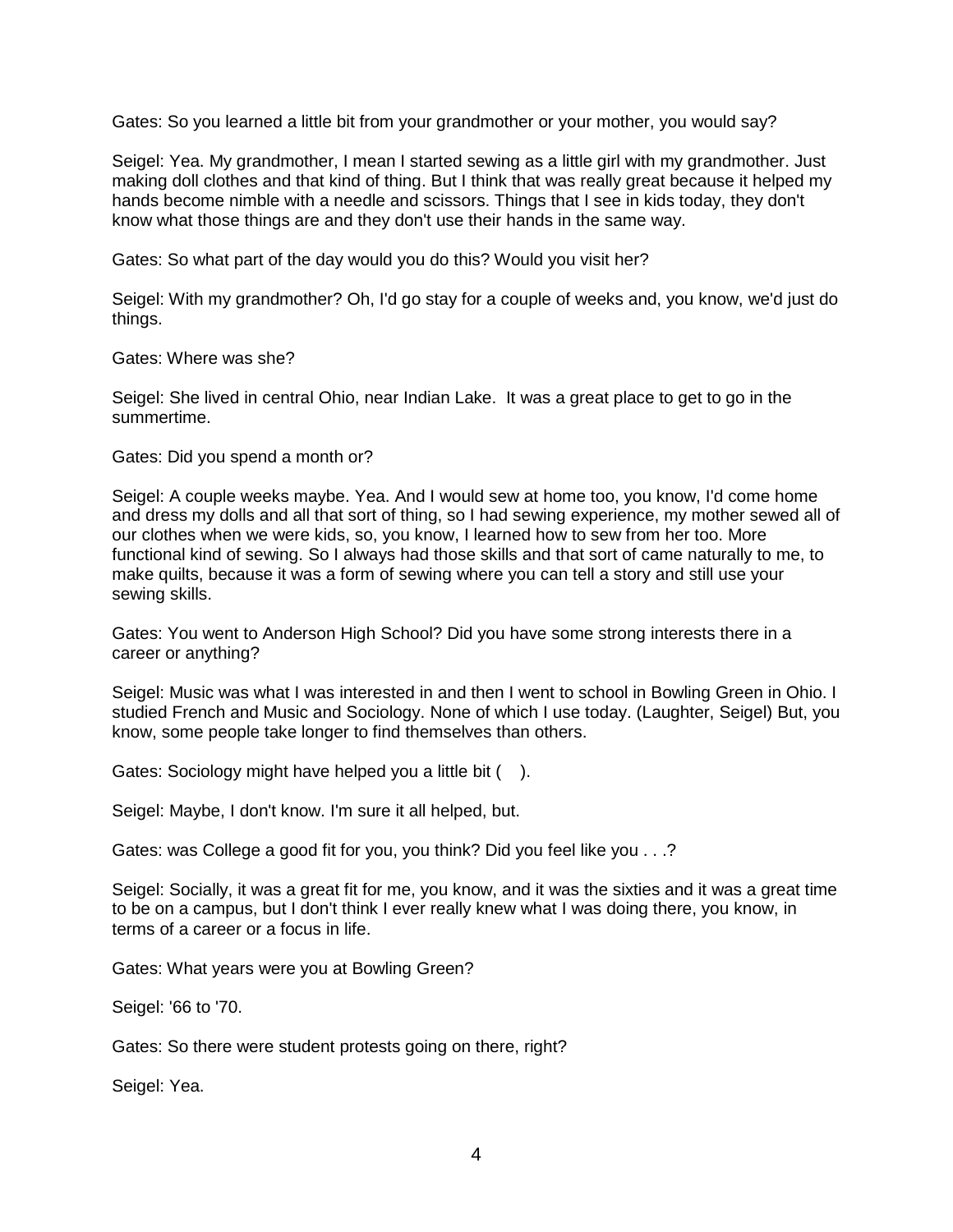Gates: Did you get involved?

Seigel: Yea, I went to the March on Washington, you know, I did all that that we were interested in at the time. Maybe that's why that quilt, that's a good quilt to talk about because that really is . . . These are yearbook pictures from my high school graduation class. And it's about those young people that we lost, because of the war and every generation, it seems to me, has this same problem with us sending our young men and women off to be cannon fodder or whatever. This one reflects the sixties and camouflage which was invented in the Vietnam War.

Gates: Let me ask you again, you were talking about this earlier, those are yo-yos in there right?

Seigel: This is a yo-yo, yep. That's a quilters yo-yo.

Gates: And that holds things together?

Seigel: For this piece, it forms the structure of the piece to hold these little portraits together. This is not a traditional way of making a quilt. This is a Rebekka Seigel way of making a quilt. Traditionally, if you made a yo-yo quilts, it would only have yo-yos and all the yo-yos would be sewn together in all different colors of fabrics.

Gates: Could you have a bed quilt made of yo-yo ( ).

Seigel: You could. I don't, but yea.

Gates: But that would be traditionally what . . . you're kind of picking things out.

Seigel: But a yo-yo quilt is called a novelty quilt. It's not a real . . . because it doesn't have three layers like a real quilt. It's not made in the same way that a real quilt is made.

Gates: Would it keep you warm like a real quilt?

Seigel: No. Because there are all these holes in them, you know? The space between the yoyos.

Gates: So if somebody made this for a quilt it's more decorative . . .

Seigel: Yea, it's a decorative. You might lay it on top of your bed as a bedspread or something like that.

Gates: But the Rebekka Seigel way would be . . .

Seigel: Is to make art, you know, to use the yo-yo as a way of holding together the other elements of this quilt.

Gates: What's the significance of a yo-yo in there?

Seigel: I just like them. (Laughter, Seigel)

Gates: Well, they're kind of camouflage-y.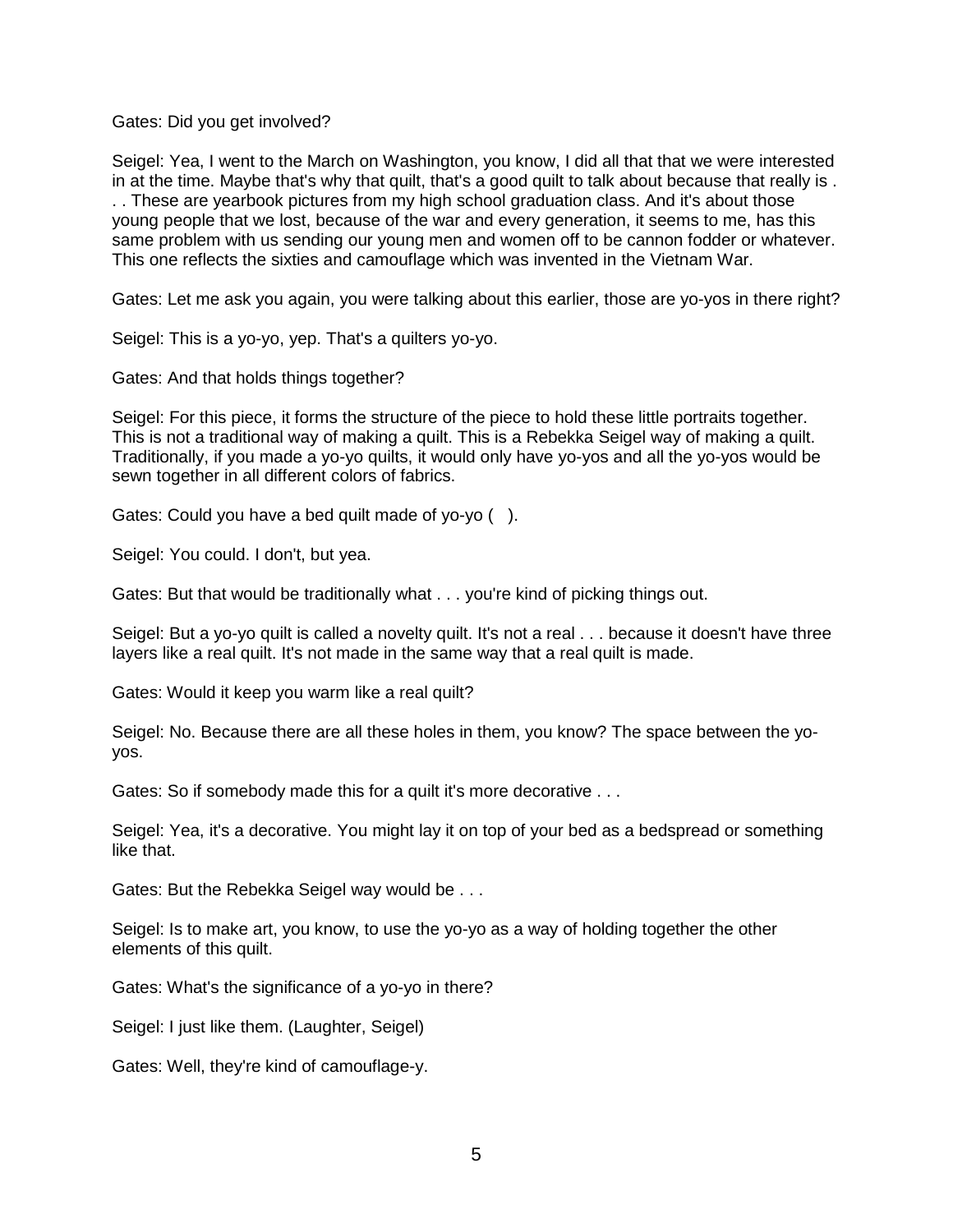Seigel: Yea, turned these into the camouflage because camouflage was an important part of this . . . camouflage was invented for the Vietnam War.

Gates: Was it?

Seigel: Uh huh.

Gates: Oh okay.

Seigel: And this is the war that we're talking about here.

Gates: So it's kind of a background to their life.

Seigel: Yea, it's another element of the story of these people and what happened to them.

Gates: It's a beautiful quilt. When did you do that?

Seigel: Oh gosh, I don't think I put the year on these pieces. Oh, wait, here it is, 2006.

Gates: Ok, so pretty recent. Kind of going back and looking at things.

Seigel: Yea, I did a whole series of quilts that I marketed to museums around the country that were called Paper Doll quilts. You're going to have to look at my website to look at these Paper Doll quilts. But my favorite toy when I was a child was paper dolls. And I was delighted that my first child was a girl and we were going to get to play paper dolls. I remember being, you know, like I don't know how old I was, maybe 10. 11. Realizing I was growing up and I wasn't going to be able to play with paper dolls anymore and how sad that made me feel.

Gates: I'm a boy. How do you play with paper dolls? I kind of remember them, but I never got into it. What does a girl do with paper dolls? Those things that clip around?

Seigel: Yes.

Gates: The little tabs that go around the body. Cardboard person, right?

Seigel: It's a person with a wardrobe and my sister and I would play together and we'd create families and they would, you know, have to put different outfits on to do different activities. (Laughter, Gates) You know, they would go places. (Laughter, Seigel) They'd have families and, you know, it was like playing life, I guess, but with these little paper things. And you also had to have good skills with scissors, because they weren't punch out in my day, you cut them out with scissors.

Gates: Out of a book? Somebody would buy you a book?

Seigel: You bought a book and you . . . yea.

Gates: So a doll has the same profile all the time, right?

Seigel: It's only one doll, yea.

Gates: And it's always standing straight ahead or something.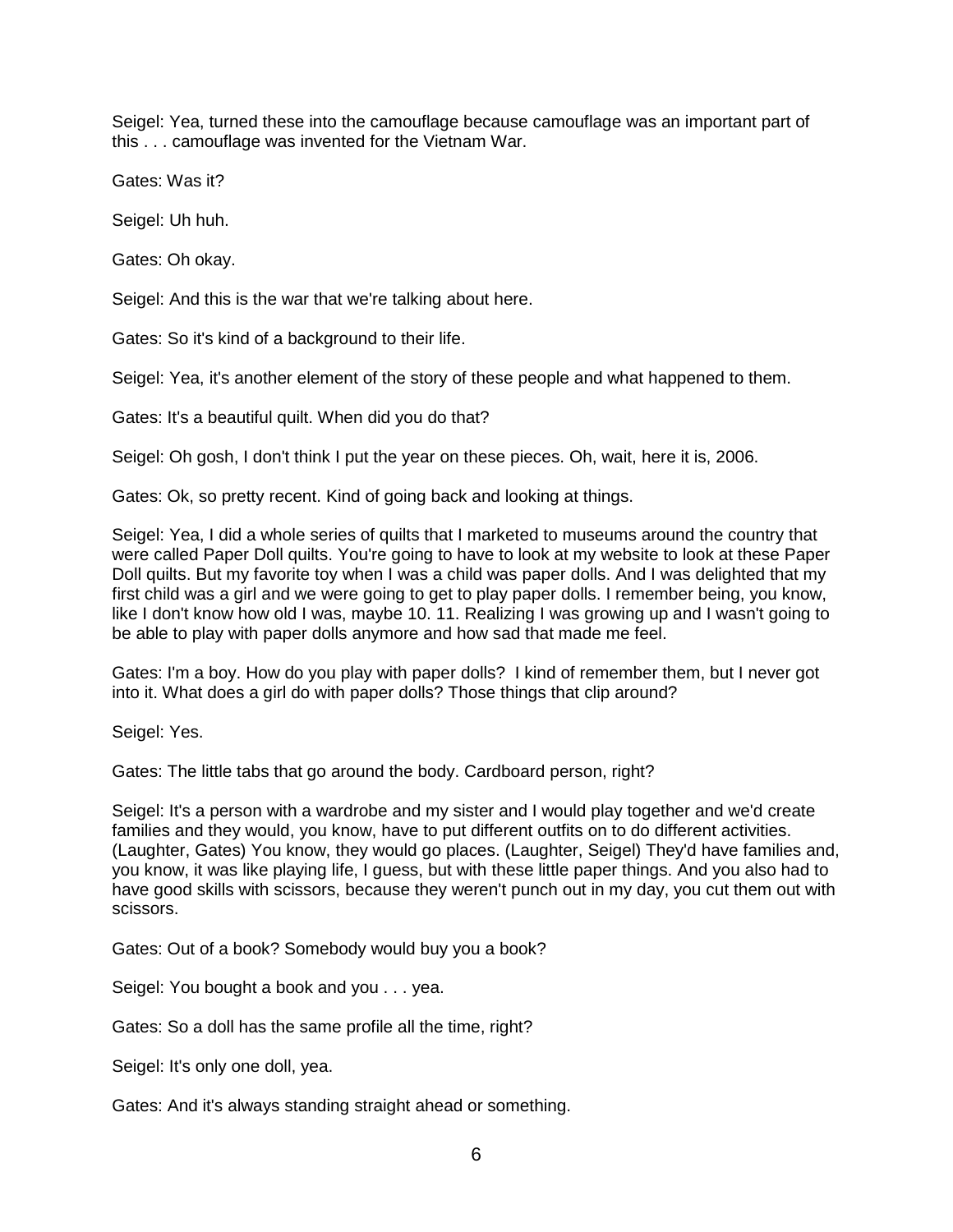Seigel: And she doesn't move.

Gates: So every dress or everything fits that. But you can make as many . . . did you make new ones yourself?

Seigel: Yea. Sometimes. A common thing to do was to get the Sears catalog and cut dresses out of the Sears catalog, because a lot of the models stood the same way and you could make a paper dolls from the Sears catalog. You could also draw your own, but we didn't do that as often as we cut things. We liked to cut. (Laughter, Seigel)

Gates: Cut them out of already made, right?

Seigel: Yea. Pictures and stuff.

Gates: So you made an exhibit out of that. How'd that go?

Seigel: Ok. Yea. So, I made a quilt probably in the '80s for an exhibit at the Folk Art Museum in New York City it was called Childhood Memories and they took entries from all over the county. And you had to make a quilt that was . . . they gave you the dimensions. Every quilt was the same dimension, but it had to reflect something about your childhood. And so I made myself a paper doll and I made all these little dresses that were attached to the main quilt with Velcro, so that you could actually play paper dolls with the quilt. Each little outfit was a quilt itself. It had three layers. It was a quilt.

Gates: How big was it?

Seigel: It was the size of a baby quilt.

Gates: Ok. And then the doll was that size?

Seigel: No, she was in the middle of the quilt. There are pictures of it on . . . I brought my website up just in case. Let's see if she's on here. Nope, I don't have her on there.

Gates: That's ok. They can go to the website and look at it.

Seigel: Then I made a quilt for Phyllis George. She put me in all those book that she wrote and when she had put me in the third book, I said . . .

Cameraman: You should probably start that over.

Seigel: I'm sorry. Phyllis George came into our lives as craftspeople here in Kentucky and she started writing books. One about Kentucky and then she wrote one about American Craft and wrote one about quilt making and she kept putting me in all these books. She was lovely to all of us, but when she put me in the second book I said, "Phyllis, I'm really flattered, but you don't own any of my pieces and don't you think you should?" (Laughter, Seigel) And so she said, "Yea". And I said, "I have this idea where I want to tell a woman's story through garment and I want to make a paper doll quilt that tells a woman's story". And she would be a perfect candidate because she had all these different roles in her life. So she agreed and I made this quilt about Phyllis George's life. She a doll in the center of the quilt and then they're all these garments around her. That got me to thinking about all the women that I admire and have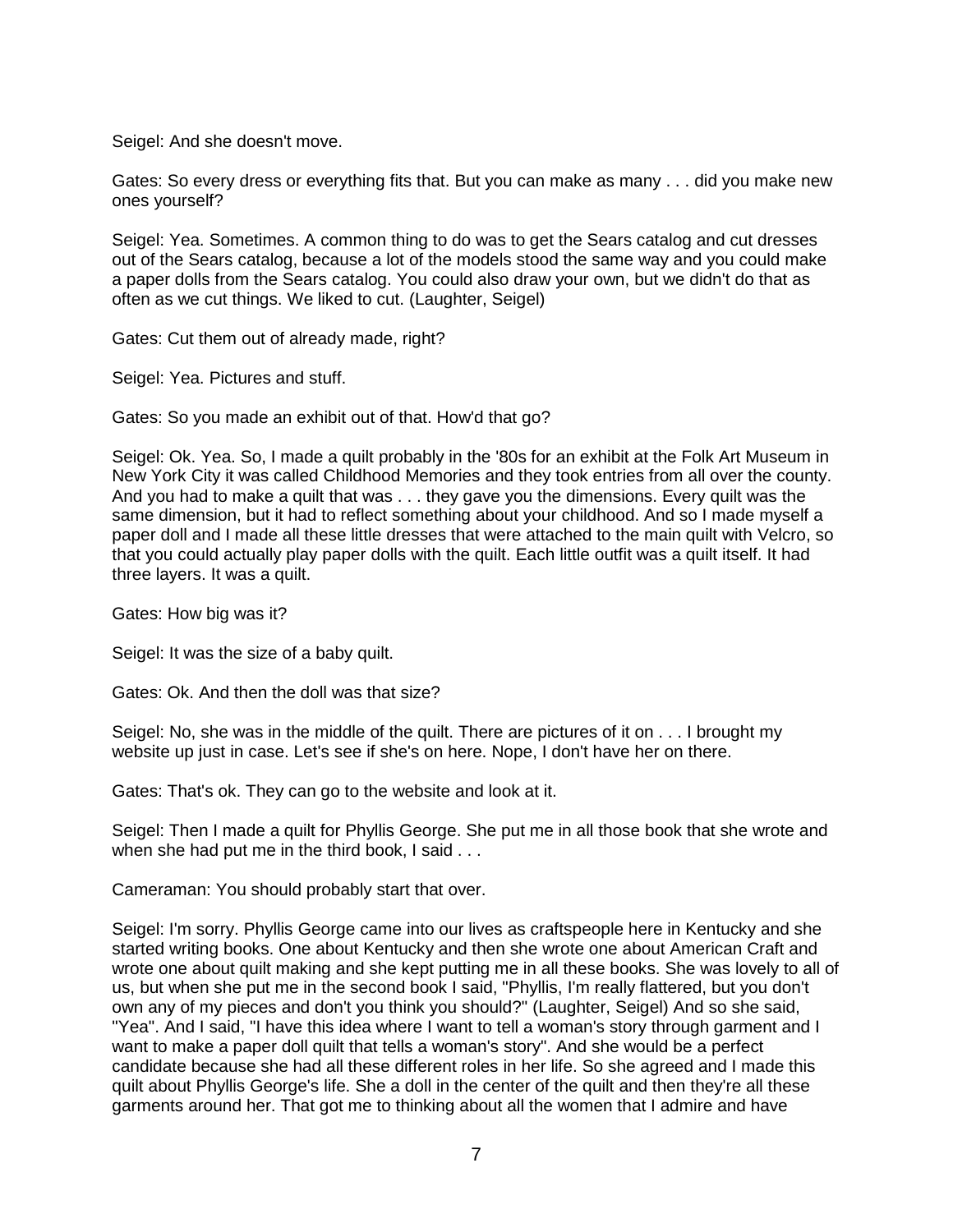admired. Most of them in my grandmother's generation who I thought were kind of trendsetters in the world of what it is to be able to be a woman today. They are groundbreaking women. And so I created a series of quilts. There are 13 of them. They profile women that I thought were important to the development of women. They're all paper doll quilts and this is the Lucille Ball quilt, which I thought I'd just bring one down so you got an idea of what these were like. And these are all big, huge, quilts. And so, Lucy is right here. That's the doll. And then these are all Lucy's garments.

Gates: You were actually a member of the fan club, huh?

Seigel: Well, I am on this quilt, but . . . (Laughter, Seigel) The garments, you know, attach to the quilt. Somewhere. Where ever there is a place. You know where all the spaces are.

Gates: But that's her and you're going to put those overtop of her.

Seigel: So you can, actually, if you want to, like this would go right here on this quilt. You could actually play paper dolls. I don't want anybody to do that, of course, because you don't want people's handprints all over your quilts.

Gates: How's it sticking? Velcro?

Seigel: Velcro

Gates: Ok. Is there a place in the quilt for all those pieces?

Seigel: Yes.

Gates: Oh, I see.

Seigel: Every place where you see kind of a silhouette here, one of these pieces goes there.

Gates: And that would hang up in the gallery like that. And each one of those . . . Wow.

Seigel: And it took me 6 years to make this exhibit.

Gates: How many women were in there?

Seigel: 13.

Gates: 6 years?

Seigel: Yep. I had help with the quilting. With, you know, actually . . . this is the quilting, the part that . . . those little stitches that look the same on the front as on the back. That join the three layers together. That's not the artwork. That's pretty much grunt work. And I had a women here in Owen County who helped me quilt about half of them, so that I could be working on the tops while . . .

Gates: The artwork.

Seigel: Right.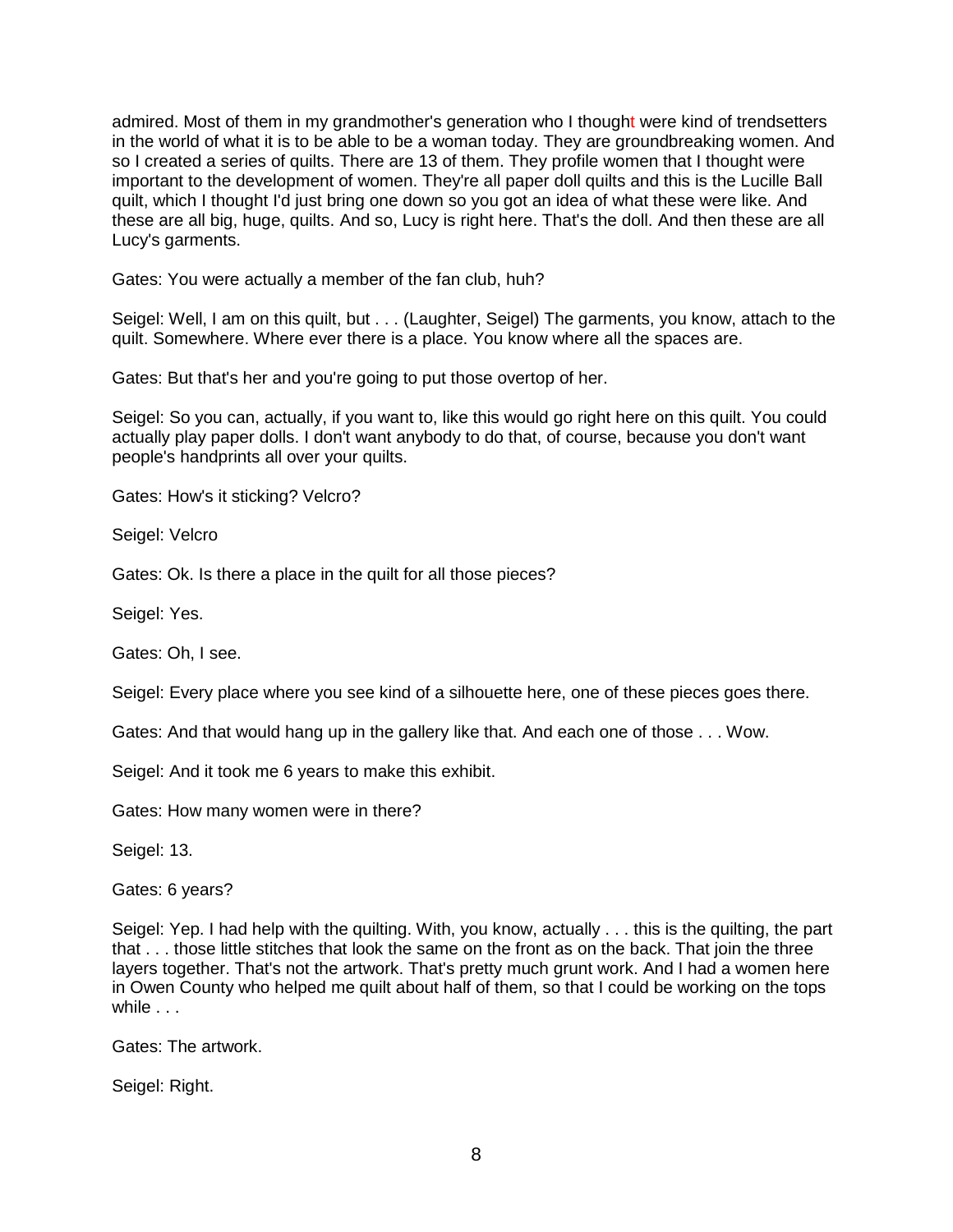Gates: So this one here, this I Love Lucy one. How big is it? Big enough for a queen size bed or something?

Seigel: Probably. Yep. They're all major quilts. It's a major exhibition and it traveled all over the country for about 5 years to museums. The museums paid me for the exhibit. So that was another plan, you know, how to make money as an artist is to build an exhibit and market it.

Gates: Who arranged all that for you?

Seigel: I did.

Gates: So you sold the idea to them?

Seigel: Uh huh. And mostly they went to quilt museums and went to one of the presidential libraries in Iowa. Would it be Herbert Hoover or . . . I can't remember which one it was who lived in Iowa.

Gates: So they'd have to schedule for that exhibit to go to their place and they would pay you to have that exhibit. Kind of like the Smithsonian would I guess?

Seigel: Yea.

Gates: But they pay you directly. How would you get them there? Did you have to set up yourself?

Seigel: For the most part. Like Evansville Museum showed them in Indiana and I drove them down there, but there was a place in Tennessee I drove them, but I also shipped them in cardboard boxes.

Gates: And give them instructions about how to put them up?

Seigel: Uh huh.

Gates: They had to have had a lot of wall space, didn't they?

Seigel: The Frazier Museum in Louisville showed them.

Gates: Really? What year was this?

Seigel: It was probably around the beginning of the 2000s. What'd we say? That was 2006?

Gates: Yea.

Seigel: These were made before those because I got tired of handwork. These are all done by hand. That's done by machine except for the yo-yos. This is 2001. This was halfway through my making the quilts. This was, I think, number 7.

Gates: What do you do with all these quilts when the exhibit is over?

Seigel: They're upstairs on my bed. I need to, in some point in my life, decide where these quilts are going to go. But I haven't got the energy right now to do that.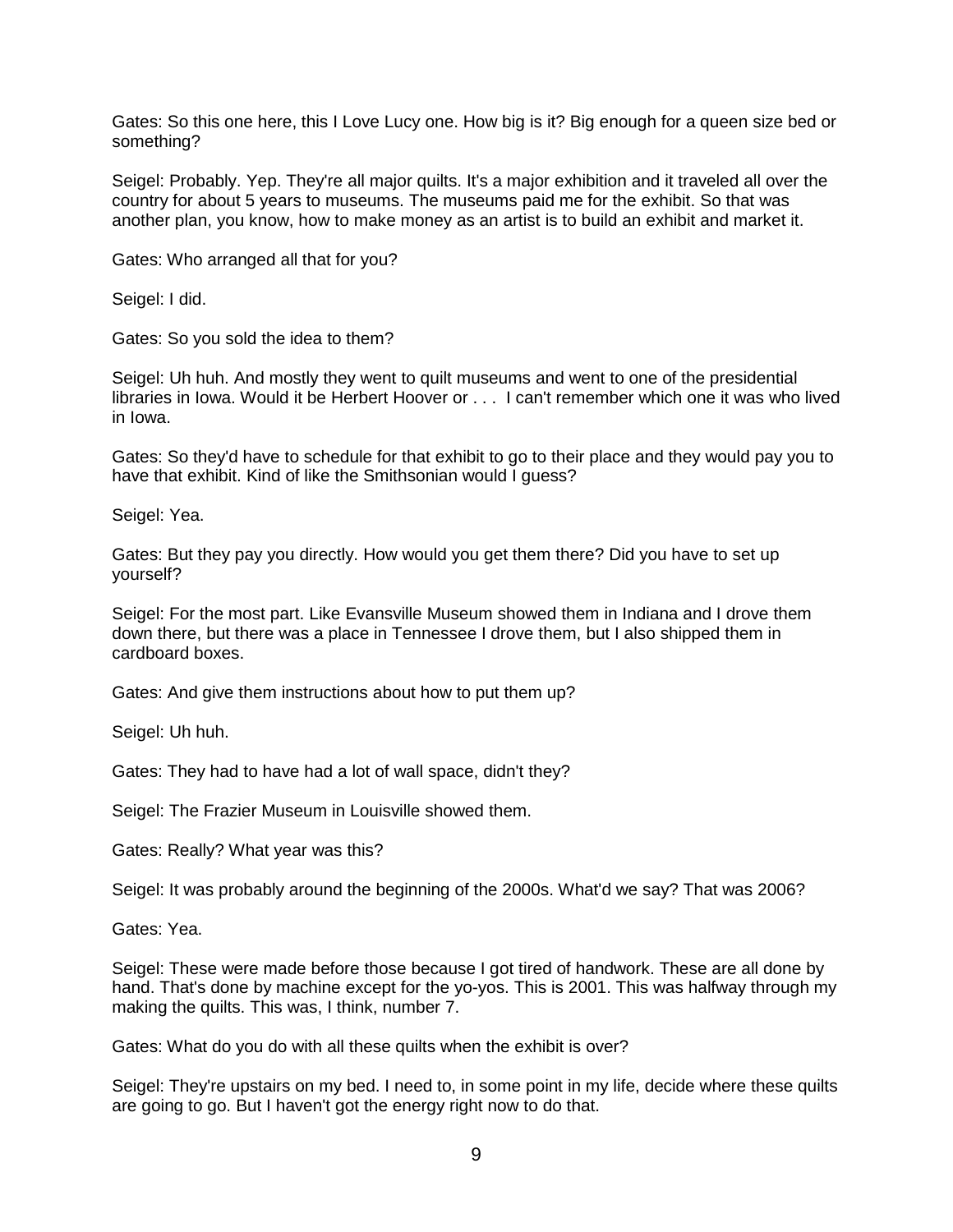Gates: But they weren't to be sold.

Seigel: Someday I would like them to be . . .

Gates: But when they were moving around they all had to stay together.

Seigel: Yea. It's a body of work. There are thirteen women that you would recognize, you know. They're all very famous women.

Gates: Could you name a few more?

Seigel: Eleanor Roosevelt, Ella Fitzgerald, Margaret Meade. I just sent pictures of the Margaret Meade quilt off to a textbook publisher in Canada. They're writing a book about sociology and they're going to use the Margaret Meade quilt as some kind of illustration.

Gates: Sociology. It came back. You used it.

Seigel: Yea. (Laughter, Seigel) That's not sociology, that's anthropology. But I did take a class in anthropology. (Laughter, Seigel)

Gates: Yea. There you go. Which is the same discipline as folk lore. Brother sister kind of disciplines. Well, that's interesting. So now you might now . . . it was all together as an exhibit, toured for how many years?

Seigel: 5 or 6.

Gates: 5 or 6 years. You made money on it. It came back. Now you have it here and you're going to keep it together or maybe sell individually?

Seigel: I don't know. I haven't tried to market them at all. I would love for it to stay together as a body of work, because it was created . . .

Gates: Maybe Lucille Ball's family would want this.

Seigel: Well, I did contact . . . there's a museum in Jamestown, New York, where she is from, but they don't have any space. You know, it takes up a lot of wall space for something that big, so.

Gates: So when you hung 13 of them up, did people when they first came in realize that those were velcroed on and those were all part of a . . .

Seigel: Well, it was part of the signage, you know.

Gates: Ok. To explain what the exhibit is about. Ok.

Seigel: Any woman in my generation would know what a paper doll was.

Gates: Yea.

Seigel: I can't say . . . maybe a few in my daughter's generation.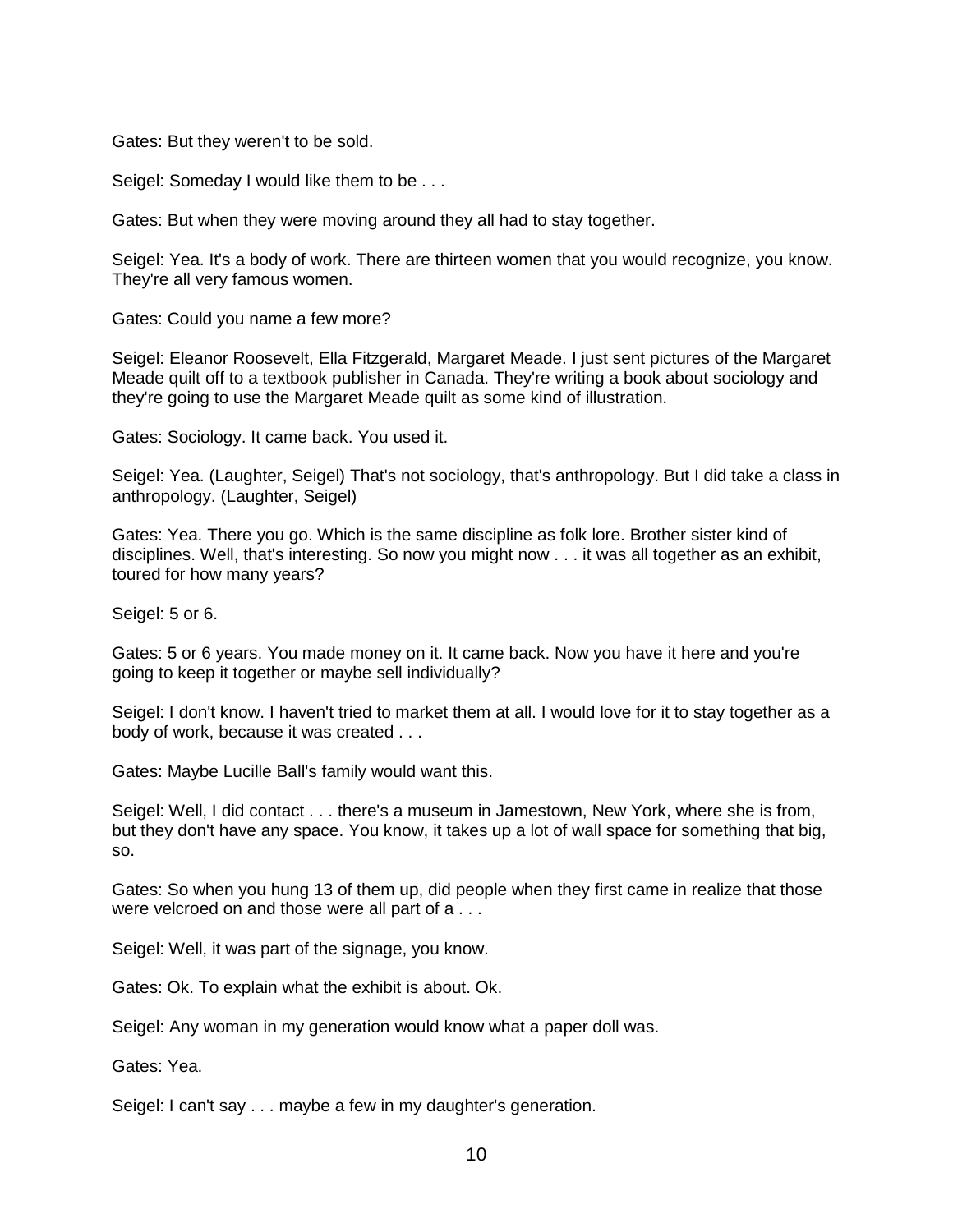Gates: Did a lot of people come up and say, "I loved them too"?

Seigel: Oh, of course.

Gates: Yea. That's neat. I guess I want to step back a little bit, for the video, and kind of can you talk about phases of your career? Did you ever look at it that way? How you started out and how you . . .

Seigel: I started out making quilts for bed for my children, really. I took a class in batik at Kentucky State way back in the '70s and that allowed me to make pictures. And I liked the idea of cloth and pictures and so I did a lot of dying for a while and then that wasn't doing it for me. I couldn't get the . . .

Gates: Was that a photographic material on fabric that you were doing? I remember my girlfriend doing that one time. Getting into this idea of taking a fabric and making a photograph on to it. Is that what you're talking about?

Seigel: Well, some of this is the photos are a transfer technique on this. Like that's a photo Xerox transfer, but batik is a dye process, where you create picture with dye. And that's what I was doing then. I didn't really get into photographic processes until much later.

## Gates: Batik inspired you?

Seigel: Yea, but I couldn't get the depth of color that I liked. You know, the hand dyes were just not as vibrant as chemically induced (Laughter, Seigel) commercial dyes. So I just found that I liked working with fabric better. And I've always loved fabric. So the quilts went . . . you know, the themes of the quilts were based on what was going on in my life or what I was looking at or what I was interested in. Ducks. I was interested in ducks for a long time. I loved ducks. We had ducks. I loved the image of a duck. I made a whole series about trains because Greg always loved trains.

Gates: Did the ducks have a symbolism for something else?

Seigel: I don't know. (Laughter, Seigel) If they did, I don't know what it is. One of the train quilts is at the Kentucky History Museum. They have a few contemporary quilts that they rotate and it's one of those.

## Gates: What kind of train?

Seigel: The one that's there is about the exuberance of a trip. It's a mother and two children standing on a car waving goodbye. I've always loved photographs and I went to the . . . There used to be a newspaper in Cincinnati called The Time Star, then it was The Post and Time Star. And they had a wonderful photographic archive and I went there and looked through their archive and found all these beautiful pictures of people riding trains. From servicemen in WWII to . . . and Union Terminal. One of the quilts in about Union Terminal because that's such a great building. And that quilt I had to rescue from eBay, because I sold it to an Italian company that made signals for railroads and they got bought out by somebody and they didn't want their art collection.

Gates: Oh. And you got it back?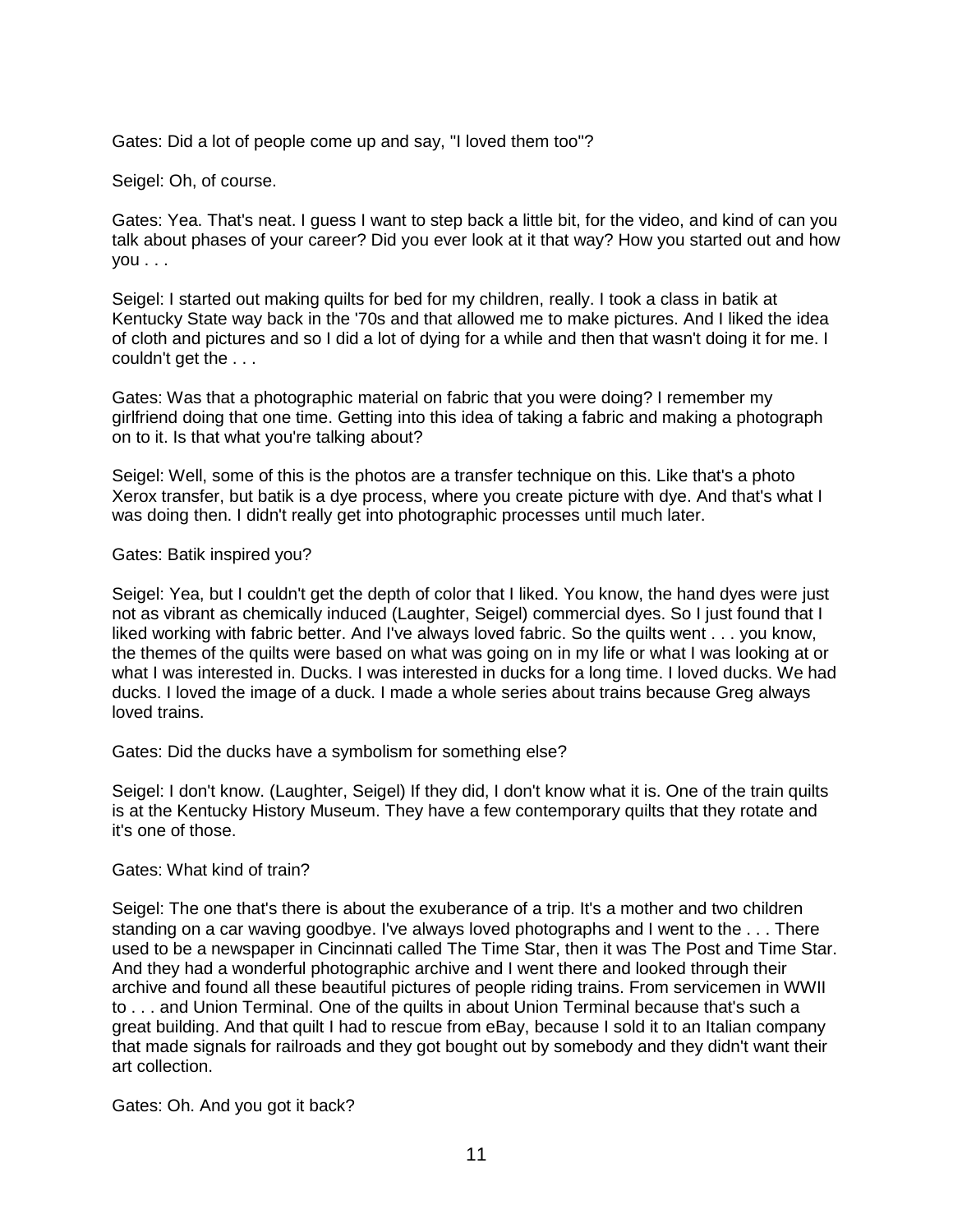Seigel: Yea. But it's at the Kentucky History Center too. I didn't have enough money to buy it back, so I enlisted all . . . before the internet and those things where you get people to give you money, you know, I just contacted quilt guilds that I had been connected with and people donated money and we bought it off of eBay and donated it to the museum.

Gates: Do you have a collection at the Historical Society or is this just . . .?

Seigel: I guess I just have those two quilts and I don't think there is anything else down there that they own.

Gates: So you made a lot of train quilts?

Seigel: I made four. So that was a theme for a while.

Gates: Where are you living while you're doing all this?

Seigel: Here.

Gates: How'd you get here?

Seigel: We had a friend, Jane Burch. Is Jane Burch Cochran part of the exhibit? She's a quilt maker. She's been a friend of mine. She was the best woman in my wedding. She's been a friend for a long time. She was living down here in a house in Monterey and we came down to visit her and Greg wanted to get out of Cincinnati because he wanted to build kilns. And you can't built a gas kiln next to your neighbor, you know. They don't like that. (Laughter, Seigel) There's zoning issues. So we found this property and that's why we came down here. He said he was in exile for about 3 or 4 years. He was like, "Oh, god" because he wanted to be in Cincinnati but he got used to it.

Gates: How do you find this place from Cincinnati?

Seigel: Because Jane lived down here and Jane also had a place in Cincinnati.

Gates: Ok. People were coming down here. When was that? The 70s? 80s?

Seigel: Early 70s. Yep.

Gates: When did you guys get married?

Seigel: '73.

Gates: Up in Cincinnati?

Seigel: Uh huh.

Gates: And then you came down here where?

Seigel: '74, '75. Nelly was a year and a half, so '74 or '75.

Gates: This is Old 127 right?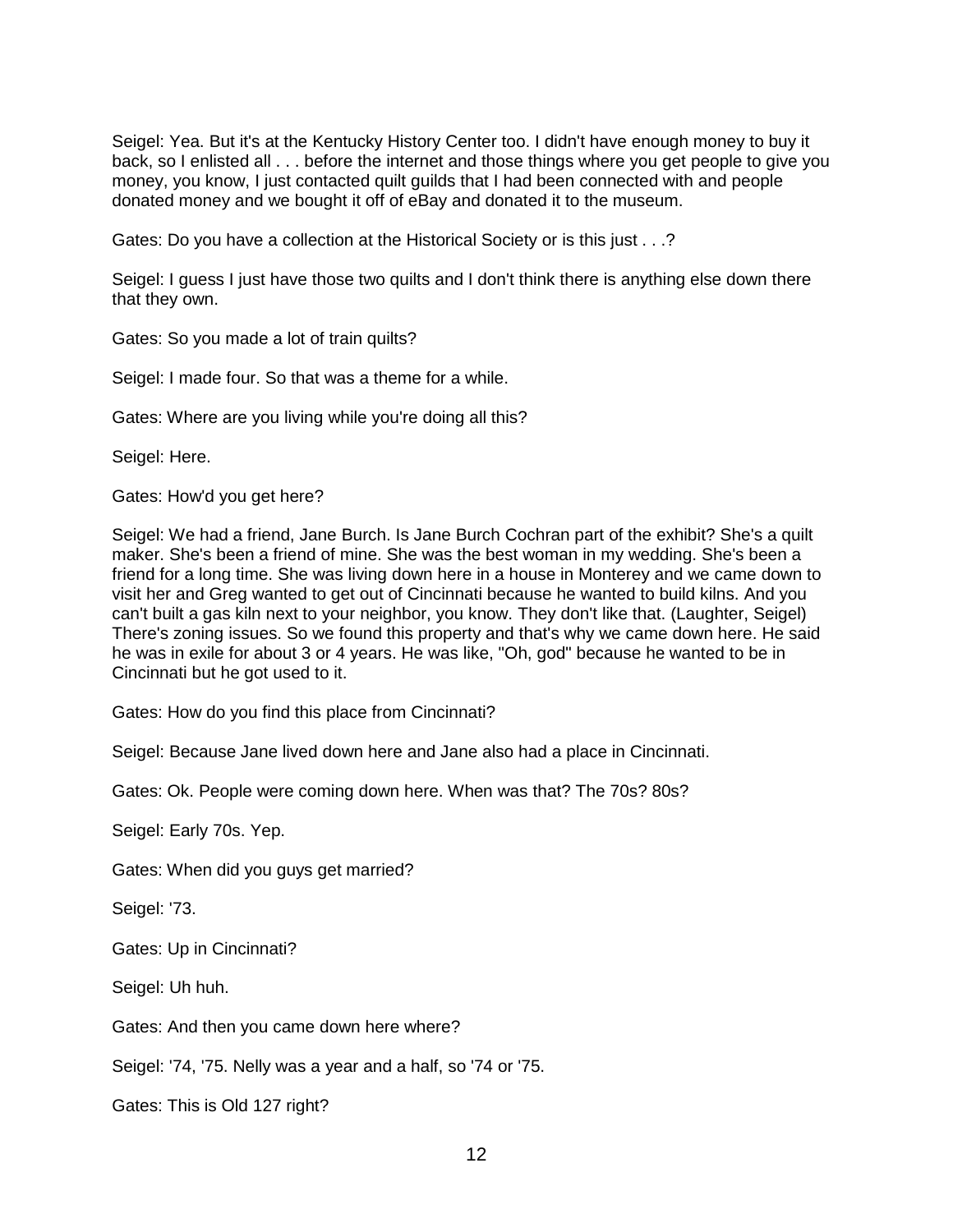Seigel: Uh huh.

Gates: A main route ( ). That's kind of how you found it. And then they didn't have an expressway back either.

Seigel: We had the expressway! (Laughter, Seigel)

Gates: 75?

Seigel: Yea! 75 they had when I was a kid. And when I went to college we had 75. That's how I got from Cincinnati to Bowling Green.

Gates: I remember coming down to go camping with a friend down in the Smoke's and it wasn't finished.

Seigel: Well, it was from Cincinnati to . . . I don't know where it stopped but. No, I think it went to Florida, didn't it?

Gates: It does, yea. I think they were still building parts of it. '71 or '72 when I was coming down to Red River Gorge and camping and things. And it seemed like a wilderness down here. (Laughter, Seigel and Gates)

Seigel: Well, it is a wilderness where that is.

Gates: So Owenton was kind of your . . . I mean I know a lot of people move to Monterey who are artistically inclined. Did you have anything to do with that?

Seigel: Yea. I mean, we were part of that community, but we always lived here. We didn't live in Monterey, because I wanted a bathroom and that was one of the ...

Gates: Oh really?

Seigel: I would come to the country, but I had to have a house with a bathroom in it. Because a lot of the houses in Monterey didn't have bathrooms in them. I had little kids, you know, I didn't want to live in a house without a bathroom. I was that much of a city girl.

Gates: So were a lot of people coming down here together?

Seigel: Not so many from Cincinnati. Mostly they were coming from Lexington and UK and a lot of them all went to UK together. Centre.

Gates: And they liked this area? What attracted you to this area?

Seigel: Well, it was nice to have a community of like-minded people and artists. I loved this location because I'm right in the middle of three major cities, but I don't live in a city. I have access to cities, you know, which is great. Lexington, Cincinnati.

Gates: Yea, it is close. Were you guys like outsider, hippie people coming down at that time?

Seigel: If you ask anybody here in the community, they would say yes, we were.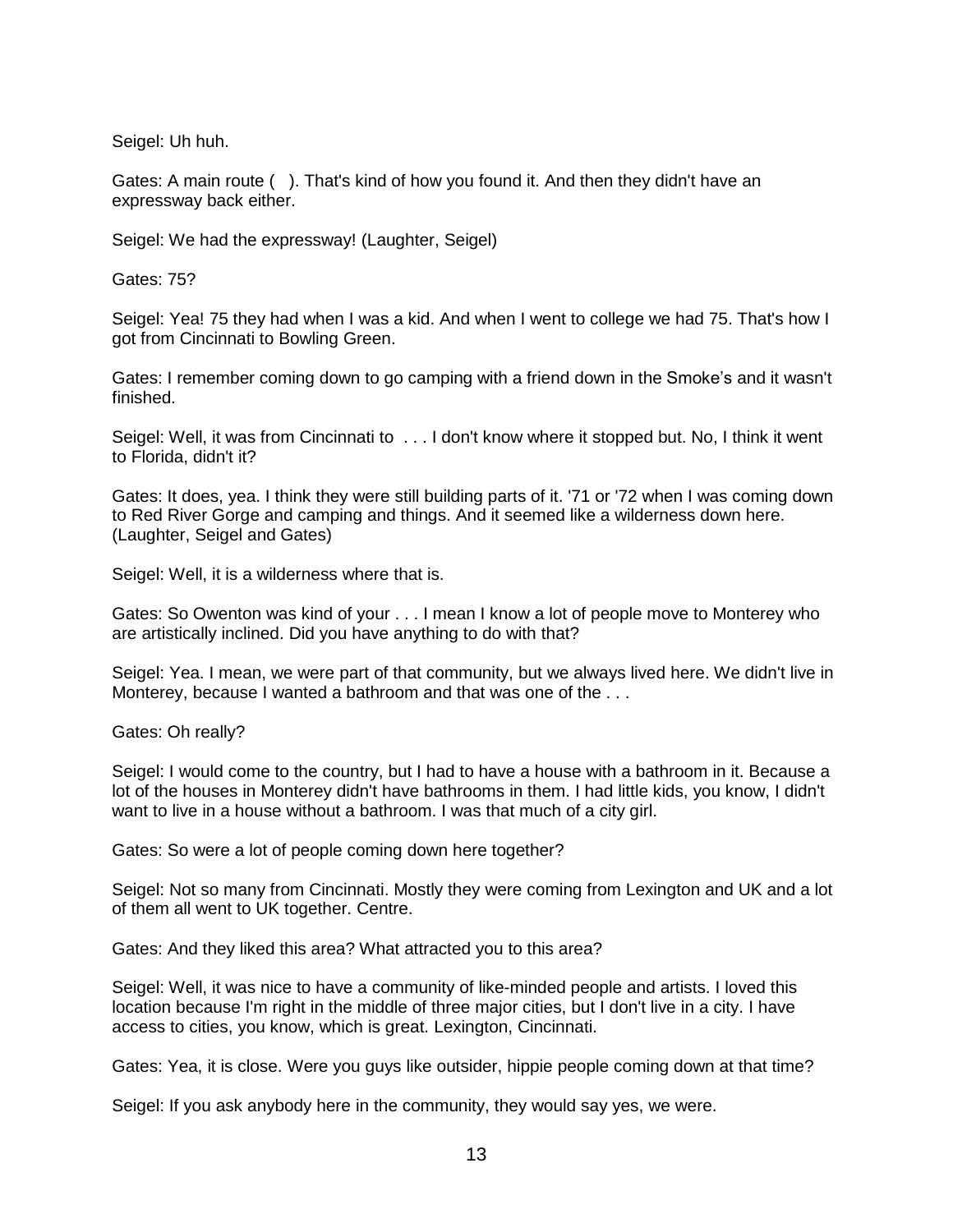Gates: Did you fit in or did they reject you?

Seigel: I think that over the years, you know, they came to see that we weren't as weird as they thought, but you know it's just like any counter culture kind of experience. People butt up against each other. I never had any trouble and Greg didn't and he would never have considered himself a hippy. Ever. So, you know.

Gates: He wouldn't have?

Seigel: He wouldn't have.

Gates: Yea. I had long hair, but I wasn't a hippy. (Laughter, Seigel) I walked in peace marches and stuff ( ). You did the same thing right?

Seigel: Right.

Gates: Like three years behind you, I guess, in that sense. We occupied the student union building, but when I got hungry I went home. (Laughter, Seigel and Gates)

Seigel: You were a daytime hippy?

Gates: My dad was a policeman so I would be in things and he was the policeman out there watching it. So we had big fights all the time. So okay. This community of people, did you all get together on Saturday nights and things?

Seigel: Yea. There were lots of parties and then everybody started having kids. And you know, the kids all played together and so, yea, it was really nice to have that kind of community to be a part of.

Gates: So it was you up here. Monterey down there. Was anybody else up here on the hill? This is a kind of hill, wasn't it?

Seigel: Yea. Cedar Hill. This is Cedar Hill. No. . . Well, there were some people across a couple miles that way who were connected to the community and Monterey is kind of a mythical place, you know, in the minds of a lot of people. A lot of people came through Monterey that are gone to other parts of the world now, but they're still connected to . . . Monterey still has a homecoming, you know, which is pretty cool. And that's just not the hippy contingent of Monterey. That's the heart of Monterey, you know, the people who . . . Have you ever done the Monterey homecoming?

Gates: I went to a couple Monterey festivals, is that the same thing?

Seigel: Yea.

Gates: Yea, okay, yea. I went down there for . . . had a booth there I think and presented some folk artists there. But yea, had great burgoo. It was great.

Seigel: Cakewalk and . . . (Laughter, Seigel)

Gates: So were any of those people like the Mayor of Monterey?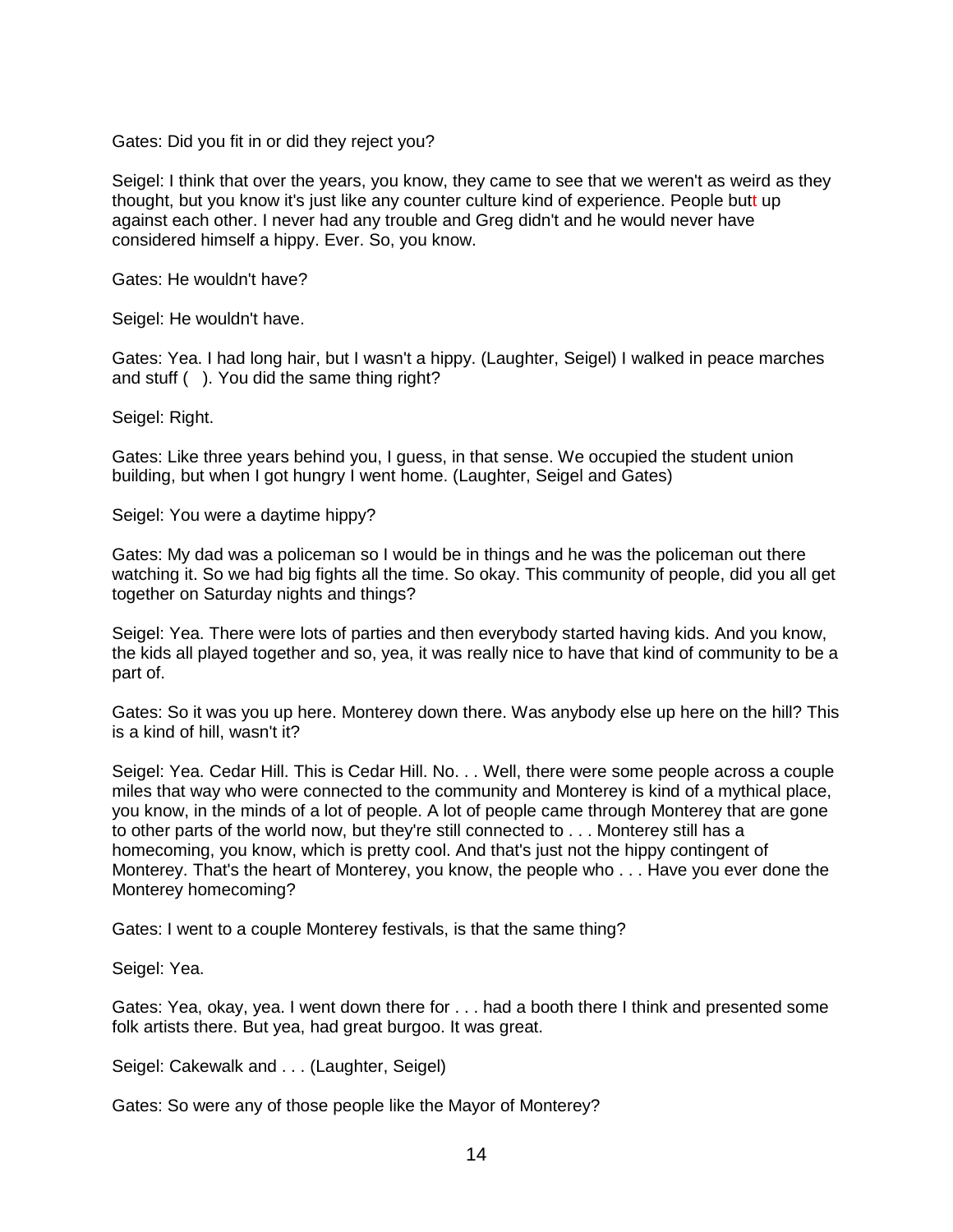Seigel: I think, yea.

Gates: But you guys were up here. A lot of you came from programs that were from UK . . .

Seigel: Almost everybody was college educated. Which was different from the local population.

Gates: Yes.

Seigel: But, the book knowledge that we had combined with the practical knowledge of how to raise cattle and tobacco, you know. Greg and I were never into that part of living in the country, but a lot of our friends were. You know, they bought farms and they wanted to farm.

Gates: Oh, really?

Seigel: And so the local people were great, especially the older local people who, you know, saw something in us that they could connect to because people wanted to go back to the land and you know, all that.

Gates: I guess I was thinking. Were a lot of you educated in the arts when you brought that with you so you had some connections with these galleries and places?

Seigel: Yea, some. Gray Zeitz, who I'm sure you're . . . And Jane Burch, of course, was here at the time. And Marshall Thompson who was a potter then. They all had some art background, but some of them . . . and writers too. David Hurt, his background was in acting, you know, so.

Gates: So you moved here and you started making money off your work?

Seigel: (Laughter, Seigel) I don't think that we made a lot of money, but that wasn't really the whole . . . unlike Minnie Adkins, we didn't do it for the money.

Gates: So how did you get . . . I mean how were you making your living here?

Seigel: The Arts Council was a great help. I spent a lot of years as an artist in residence working in schools all across Kentucky and Greg did too. That helped support. I taught at the college of Mount Saint Joseph. I did a lot of teaching for quilt guilds and quilt festivals. You know, I built an exhibit to have money to, you know, raise money. You know, the life of an artist, you do what you have to do to get by.

Gates: Did you have other jobs here in Owenton?

Seigel: I worked for the extension for a short time. When the winery came to Owen County, I wanted there to be a strong arts connection there and so I went to work there as an events planner and the gallery manager, but that was much later. That was, you know, 2010, maybe? Seven? I don't know.

Gates: But you were living up here and you were making some things that you were selling.

Seigel: Uh huh and Greg was selling, you know, the whole time.

Gates: Let's talk about Greg a little bit. How did he get into pottery?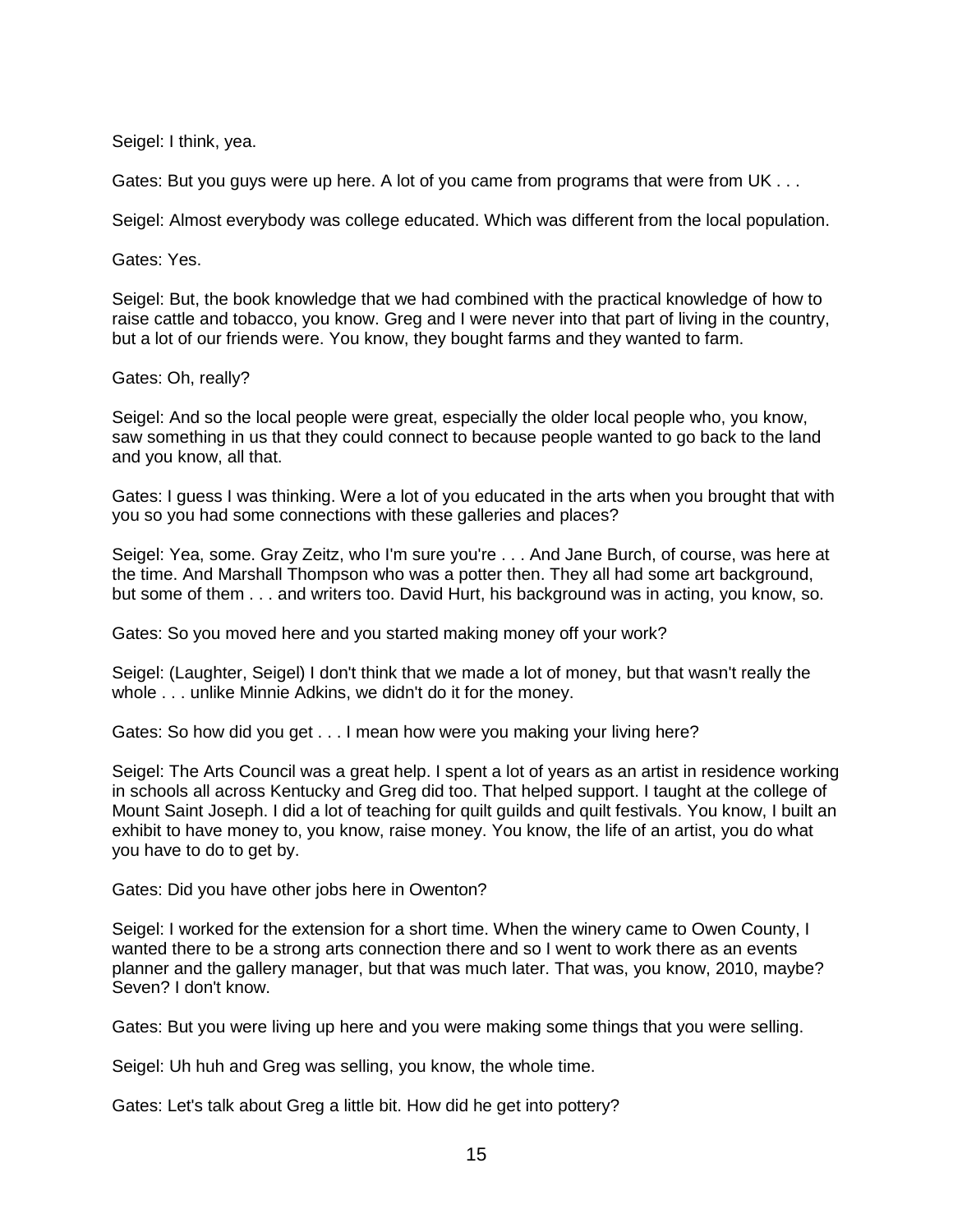Seigel: He moved into a house in Avondale in Cincinnati and he thought he was going to be a musician. He played saxophone. Jazz saxophone. In the basement of this house was a woman who was making pots and he was also making candles at the time and selling them at little craft fairs and he decided that he really liked that which he was doing. And his early work looked like this. This is one of the first kinds of cups he ever made. He knew nothing about clay and this handle is just a wad of clay. But he loved painting, here's a train that he made. That's the early kind of stuff he was making and then he just kept at it. He loved it. He taught himself how to throw. That's not thrown. That's a hand-built piece, yea. He taught himself how to throw on a wheel.

Gates: That would be considered pretty crude wouldn't it there? What do people say about this? Other artists?

Seigel: They thought he was crazy, you know.

Gates: Did they? (Laughter, Gates)

Seigel: Really. (Laughter, Seigel) But he kept at it and like I say, he taught himself how to throw on the wheel and that's fired in an electric kiln. He studied. He just studied everything he could get his hands on. There was a book at a local book store up in Clifton. You remember that little bookstore on Ludlow?

Gates: Yea.

Seigel: Well, there was a book in there on Hamada, a Japanese potter that he absolutely loved. It was a \$50 book and in the seventies that was a lot of money. And he couldn't afford the book so he put it on layaway and he invited all of his friends to go to the bookstore and look through the book but if they looked at it, they at least had to put fifty cents towards the book and his friends helped him buy that book just by going into the book store and looking at the book and giving 50 cents or whatever they could afford. (Laughter, Seigel)

Gates: So you could have it on layaway, but you could still pull it out and look at it.

Seigel: Yea. (Laughter, Seigel) And then he decided he wanted to build real kilns out of bricks and he wanted to fire with gas or oil or wood, something like that. And that's why we came down here. Greg always had a whimsical touch to his pottery. He wanted to make really good sincere pots that Hamada would appreciate, but he also had this little, you know, fun side to himself that made him create pretty distinctive and unique pieces.

Gates: Did he learn from other people in Cincinnati?

Seigel: You know, he probably shared glaze formulas with people, or if he saw somebody's glaze, asked him for the recipe. But he made all his own clay. He made all his own glazes. He didn't buy those things. He bought, you know, a bag of this kind of clay and that kind of clay and that kind of clay and mixed them together to make his clay. So he was a chemist, you know, right from the beginning. He was really interested in . . .

Gates: And he knew what he was doing? Knew what the results were going to do when he?

Seigel: Well, he had a lot of mistakes. (Laughter, Seigel)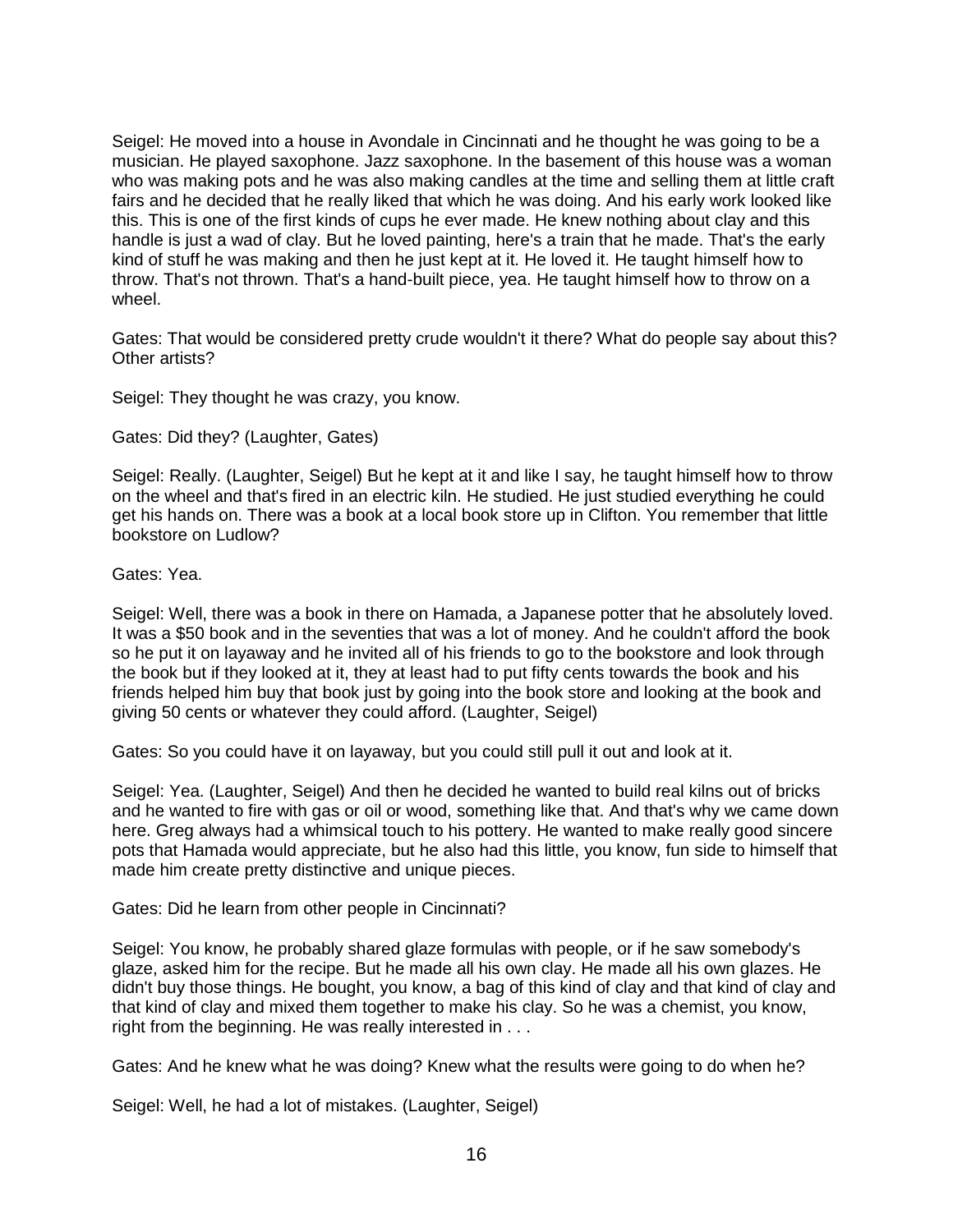Gates: Did he? Ok.

Seigel: Yea. I think making pottery can be really heartbreaking because stuff can happen in the kiln. Stuff can happen while it's drying. Stuff can happen, you know, the cat can walk in and step all over your pots, you know.

Gates: So his formula might not be right ( ).

Seigel: Yea, you might have to tinker with it. And also the atmosphere in the kiln changes when you're firing with wood or gas. You have to be really aware of what the atmosphere is inside the kiln and sometimes you don't get the right kind of reduction or . . . you know he could talk about this way better than me. I'd just learn about it from living with him, but.

Gates: You know, when I lived in Cincinnati I worked at the Arts Consortium, do you know where that was? In the West end of Cincinnati? I taught photography down there and there was a women on staff there that was from Northside and she was a potter. Up where Esquire . . .

Seigel: Was it Joyce Clancey?

Gates: I think it was. She had a claw hand. Did you know her? She was nice.

Seigel: Yep. She was the soul of . . . Right there on Ludlow, she and her husband had a shop where they taught classes.

Gates: Yea. I lost touch with her a long time ago, but she was one of the teachers. We were all white, we were teaching in a community center, basically. And she was one of the people. Is she gone now?

Seigel: Uh huh.

Gates: I was just thinking that she might have been an influence on him.

Seigel: Only in the sense of spirit, you know. The kind of . . . She was making toaster ware. (Laughter, Seigel)

Gates: Toaster ware. Tell me what toaster ware is again.

Seigel: For Greg, anybody who fires their pots in an electric kiln is making toaster ware. Those glazes are normally lower fire than stoneware glazes which is what . . . Greg was firing at a stoneware temperature, which is much hotter. But he adored Joyce and they were great friends their whole lives.

Gates: Good. I liked her a lot. But I was a young kid too. () She would come down and teach there sometimes. I think I went to her shop one time and saw it. But she had something wrong with her hand, didn't she?

Seigel: Uh huh. She had a birth defect.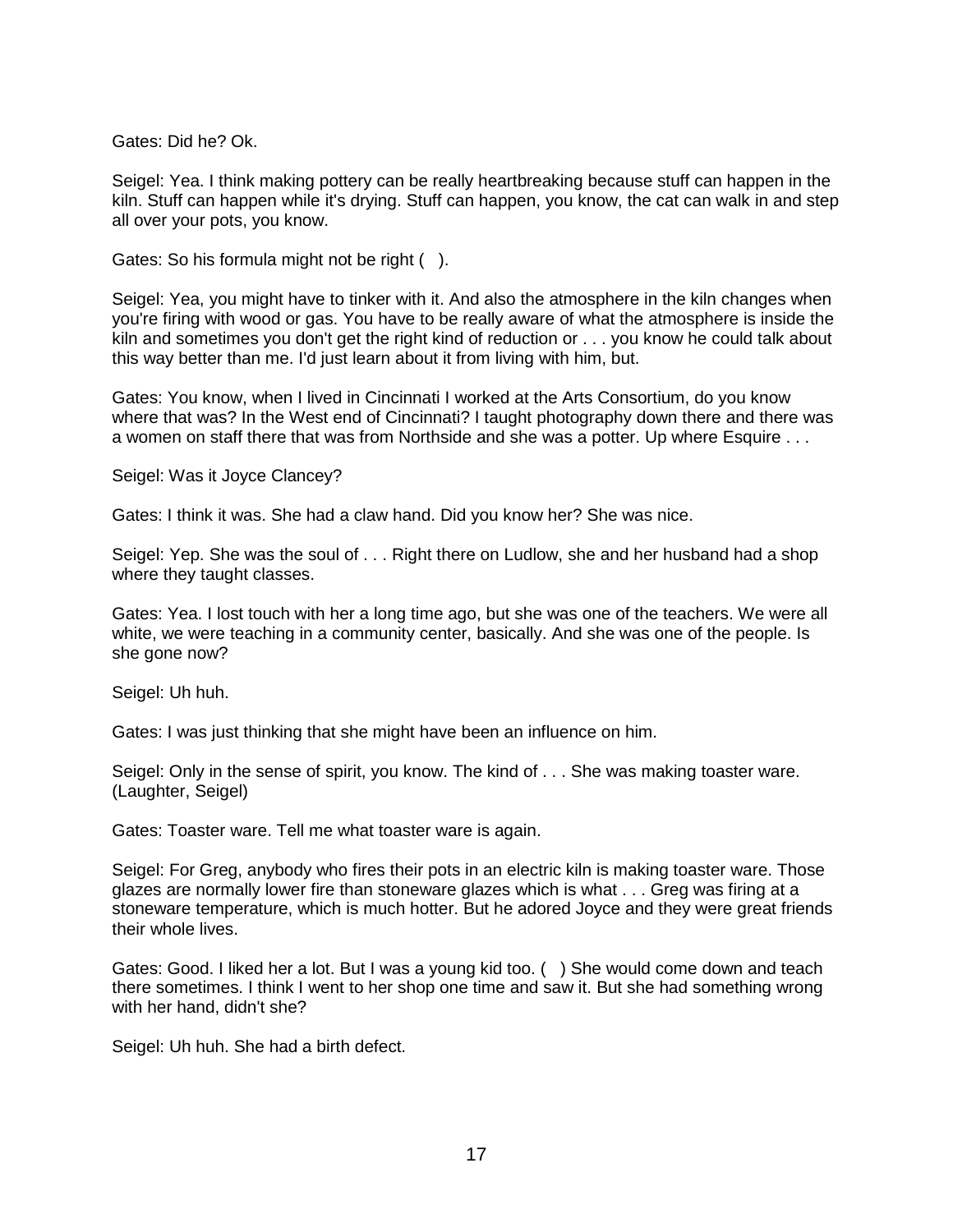Gates: Oh. But that didn't stop her, I guess. Okay. You all came down here and he's learning pottery and you're learning quilting. Did this area effect you? Help you? Did you grow when you came down here, do you think?

Seigel: Well, I hope so.

Gates: Was that an influence on you?

Seigel: I think that the camaraderie and the spirit of seeing other people do things or learning about the arts council, you know, just things that you learn because you are in a community of people who are like minded, was helpful, but I think that Greg and I were both very individualistic in the way we approached our artwork. We weren't derivative of other people. Even though I had many quilt maker friends and he had many potter friends, you know, we had our own way of expressing ourselves, uniquely.

Gates: You said you guys were not derivative of other people. Were all your friends like that or were they going in different directions?

Seigel: I think that everybody has their own style, but some people look at . . .If you're in it for the money, then you look at what you think is going to sell and you make what you think is going to sell. And there were people who did that. I don't think Greg or I either one of us were smart enough maybe, to look at what's going to sell or to make that the driving force and what we did.

Gates: But yet, you were able to make money off of it, because . . . well somebody kind of discovered you in a sense too, right?

Seigel: Phyllis George?

Gates: Phyllis George. Would you consider that like a push?

Seigel: I think . . . I don't know . . . Greg never went on the Bloomingdale's trip with her or, you know, did any of that kind of promotion. There are a lot of people who are a lot more successful at marketing and selling their craft than Greg and I were. We didn't have those really good marketing skills. Maybe that's because we weren't interested in that so much as we were and just making art. Raising good kids, you know.

Gates: Were they homeschooled or were they . . .?

Seigel: No, but both of them went to the Creative and Performing Art High School in Cincinnati and we had to . . . one of us lived, during the school year, with them in Cincinnati, during their high school years so that they could go school up there. And Max is a jazz musician in New York City now and Nelly is a visual artist in Chicago. You know, I feel like we gave them a good spring board.

Gates: Was that down on Sycamore? Around that area?

Seigel: Yep. And Greg's grandfather was in the second graduating class that came out of that building and my children went to school in that building.

Gates: That wasn't the creative . . .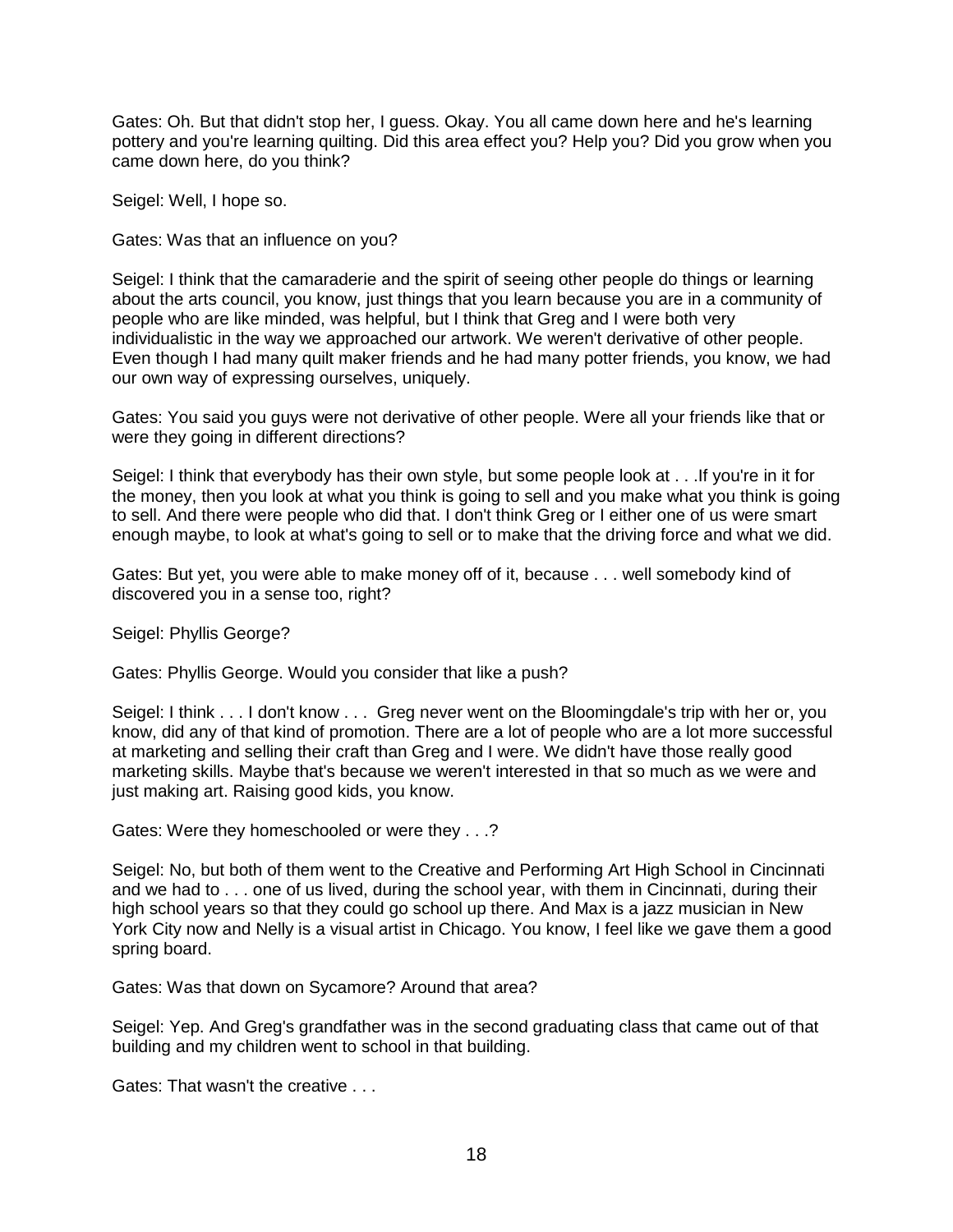Seigel: No it the first Woodward High School.

Gates: Oh, was it? Woodward High School. Okay. My sister's kids went there and she lived in Sailor Park and sent them there and one of them is in New York doing set designs. Actually more, not set designs . . . What do you call it when you . . . the sound and all the things that go into a play behind the scenes he's doing that. The other one worked for Disney for a while. (Laughter, Gates) It's funny. We've got some parallels.

Seigel: Yea. (Laughter, Seigel)

Gates: So you had to go up there and live in Cincinnati while they were in school? That's a whole commitment isn't it?

Seigel: It was a commitment, yea. But neither one of them was going to get what they needed here, you know. In terms of the arts.

Gates: And why were they so interested in the arts, just by being around you guys?

Seigel: (Laughter, Seigel) Maybe it's in their genes, I don't know. I don't know. Nelly went to SCBA for set design and she got a degree from DePaul in set design, but after she got out of DePaul she said, "You know, I really don't want to be in the theater". So she's gone on to another . . . And then Max was, you know, he knew he was a musician. . . I knew Max was a musician from the time he was 2 years old. He just thrived in a musical situation.

Gates: He's actually making a living playing music in New York?

Seigel: Yep. He just played a thing that's going to be on PBS. Danny Elfman's music that he and Tim Burton collaborated on movies. Danny did the music and Tim Burton did the movies. He just played all that music at Lincoln Center for, I don't know, a couple weeks. I think he had two weeks' worth of performances or something.

Gates: Is this recently?

Seigel: Yea.

Gates: Because that's what my nephew was working on.

Seigel: You're kidding!

Gates: He said he was working at Lincoln Center with Tim Burton.

Seigel: And he was doing the sound and . . .

Gates: Doing something with it. I mean, sound and maybe the background lighting and things like that.

Seigel: Wow! Well, Max was playing the bass trombone. (Laughter, Seigel)

Gates: That's really interesting, because we didn't know what he was talking about . . . I remember him saying Tim Burton and I was like, "Yea, I know Tim Burton" and Lincoln Center . . . Wow. I'll ask him that. We communicate because we do fit-bits together and now I have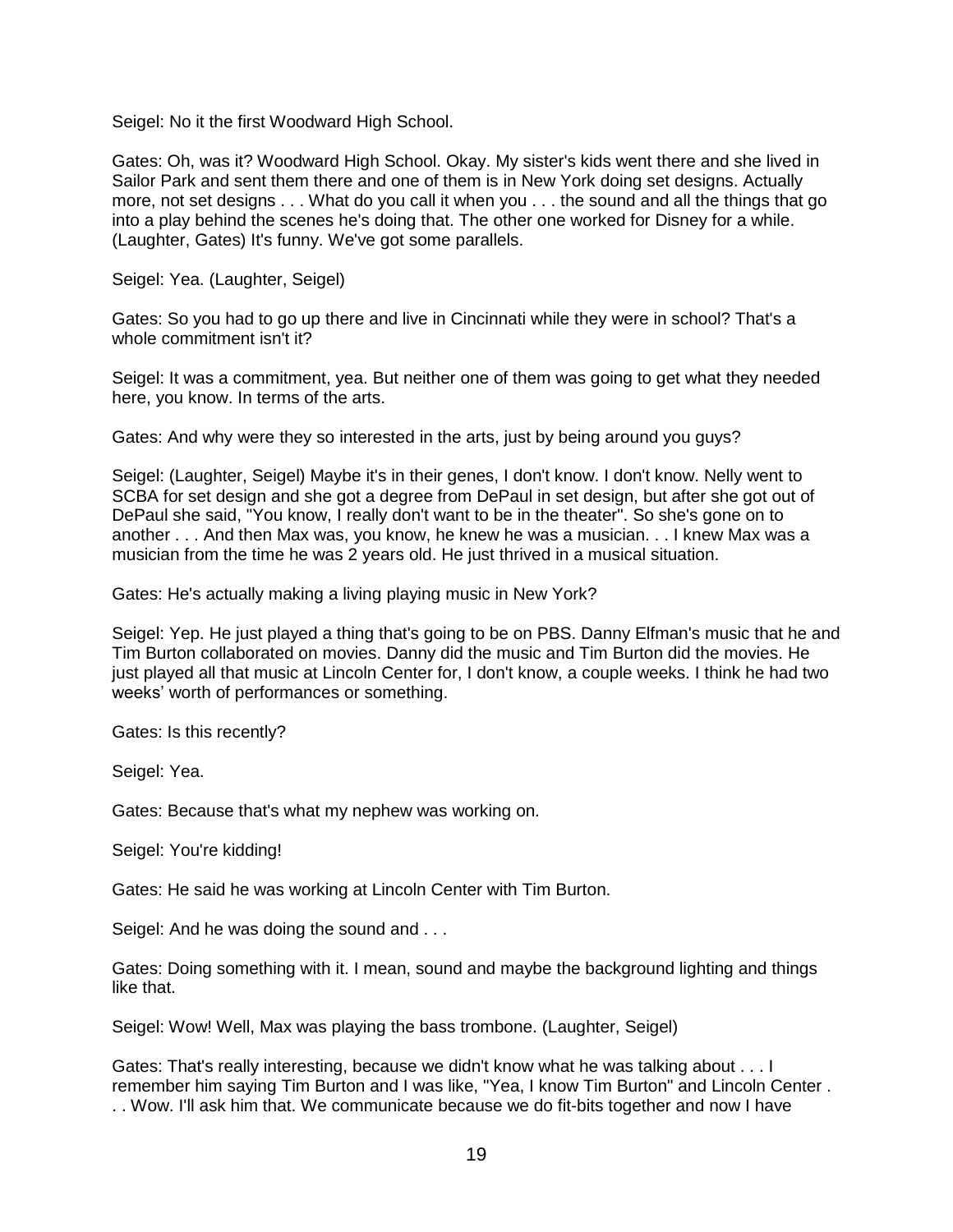something to talk with him about. (Laughter, Gates and Seigel) And Max. Okay. I'll remember that. That's interesting. So he's doing well there and you guys taught him art. Did they get into pottery at all or quilts?

Seigel: Max used to make these little pins and Greg would go to Berea to the craft fair, Max would have this whole board of little pins that he made. Little faces that he would sell for five dollars apiece and I still have, you know, friends come up to me, or people I haven't seen for a long time and say "I have one of Max's pins" you know, they were . . . I knew that his intelligence was through his ears and that he was going to be a musician, he just played in the pottery because . . .

Gates: Did he play with any musicians around here?

Seigel: No. He was into jazz, really, from the very beginning, because he played a horn. He went to UC for a year. At the conservatory and then decided to go . . . he didn't like school, he was going to go on the road with Tommy Dorsey Band and he traveled for a year with 16 guys in a bus and that was enough of that and then he just got off the bus in New York and found a teacher that he really wanted to study with at the Manhattan School of Music and he got a degree and a master's degree from there.

Gates: Tell me about your . . . I mean, did you belong to the guild and all the other things like that?

Seigel: I used to. I don't anymore. I mean, I used to go to the shows in Paducah. Won awards at the show in Paducah every year, but I just lost interest in it, I guess. I didn't want to talk about quilts all the time with people. (Laughter, Seigel) Because always the question that you always or the comment that everybody makes when they look at your work is "Oh my grandmother made quilts" or "I have a quilt that my grandmother made" you know? And they want to talk about traditional quilting and that's not what I do.

Gates: But there's a whole group of you out there who do art quilts right? Do you have a fellowship with them?

Seigel: Yes. Absolutely.

Gates: Do you have a fellowship with them?

Seigel: Yes. I've belonged to the Art Quilt Network for quite a while and that was a group of women that all made quilts that were not for bed, but that were art quilts and we would meet twice a year up in Columbus and it was organized by Nancy Crow, who's like the mother of the art quilt in America. That was great because there was a lot of exchange of information about art and about dying processes and, you know, just looking at each other's work. That was very stimulating.

Gates: How long did you belong to that group?

Seigel: Oh, I don't know. 15 years maybe.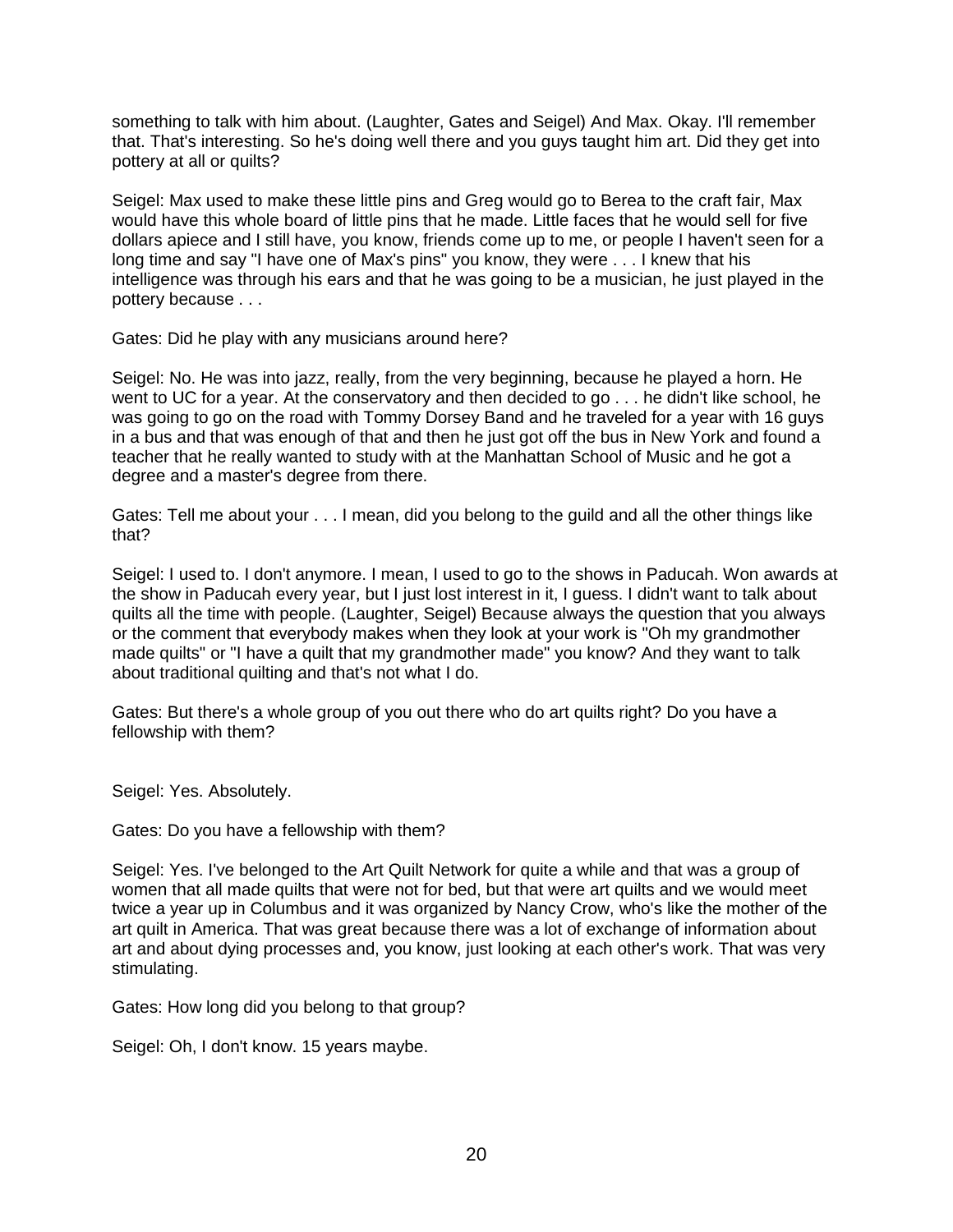Gates: Okay. It sounds like it might have been a little hard showing your stuff when people are looking for traditional quilts and they're seeing this different thing on the wall than they expected. Is that hard for you?

Seigel: No, because I didn't really try to show alongside traditional quilts.

Gates: Oh, you didn't. Okay.

Seigel: You know, I looked for exhibits that were focused on art quilts. The Dairy Barn in Athens, Ohio . . . Quilt National was created in the early '80s and that was . . . Quilt National is an art quilt exhibit every year. So that kind of movement was going on and my friends were mostly all art quilt makers.

Gates: How did you get in with them in the first place? Did you kind of discover each other?

Seigel: Yea.

Gates: How did that happen?

Seigel: I don't know. (Laughter, Seigel) This friend says, you know, "Oh, you should see her work" or "You should meet this person" or you know.

Gates: Okay. So it was that informal.

Seigel: Yea.

Gates: And there wasn't magazine showing your stuff or anything like that in the early days?

Seigel: Yea, there were magazines. But that's not how I found my friends.

Gates: How did you do it?

Seigel: I just met them. (Laughter, Seigel)

Gates: How long have art quilts been out there?

Seigel: Well, Quilt National was founded in about the '80s so I think it all sort of came about after that exhibit at the Whitney in which they hung traditional quilts for the first time in a museum, hanging quilts up was ground breaking. And people started to look at quilts and the artistry and you know, the color and the pattern and they could see that these women who were mostly homemakers really did have a sense of style and a sense of art and a sense of design. And that was kind of the way that the whole movement began in my time.

Gates: Starting with traditional quilts on the walls. When was that in the Whitney?

Seigel: I think that was like in the '70s. Late '70s.

Gates: And that was a pretty big deal?

Seigel: Uh huh.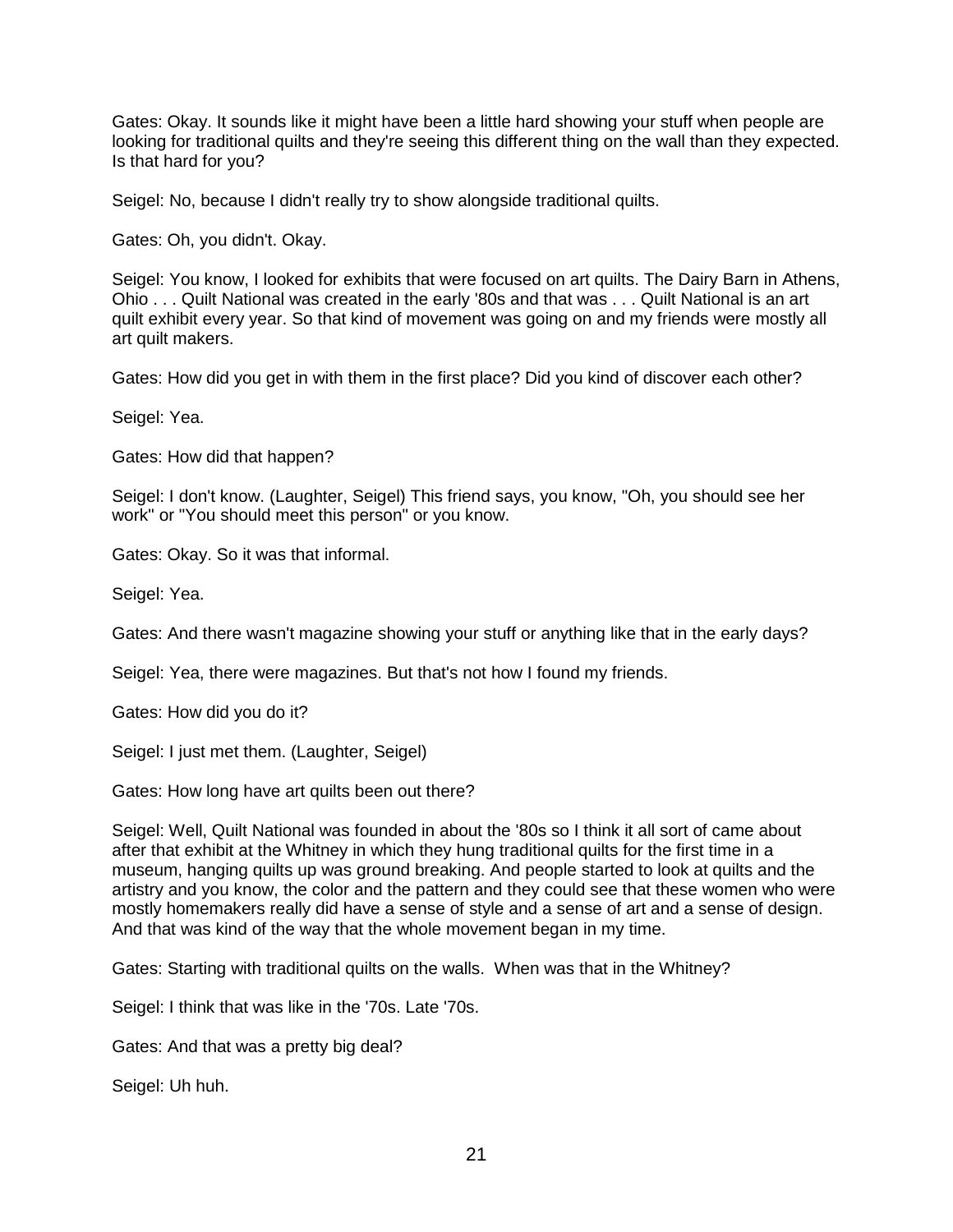Gates: Did you go see the exhibit?

Seigel: No.

Gates: But you heard about it.

Seigel: Yea.

Gates: That's the first step, is getting traditional quilts on the walls.

Seigel: You know, I never even thought about it as odd that you would put a quilt on the wall. And I didn't know about the Whitney exhibit until, you know, I was well into making quilts that were art quilts. Like I said, I never learned how to paint and I wanted to make pictures and you know, I knew how to sew.

Gates: What was the first one you made that you considered your first art quilt, I guess.

Seigel: After I stopped making batiks, which were paintings actually, I made one about ducks and the Kentucky Heritage Quilt Society was formed and it won the first prize and that was their first competition ever. That kind of sealed the deal, I guess.

Gates: Feel pretty good about it?

Seigel: At the time?

Gates: Yea.

Seigel: Well, heck yea.

Gates: First prize. Did you get money with it too?

Seigel: I think so. Oh yea! I remembered, it was supposed to be this big, like, \$10,000 prize or something and then it turned out they didn't have the money. (Laughter, Seigel)

Gates: Really?

Seigel: Yea.

Gates: None of it?

Seigel: I think I got maybe one or two thousand. I don't know, I didn't get what it was advertised we were going to get and it was a little disappointing. (Laughter, Seigel)

Gates: And that was your first win?

Seigel: Yea.

Gates: Some people when they win a contest, they never get better.

Seigel: They never get better?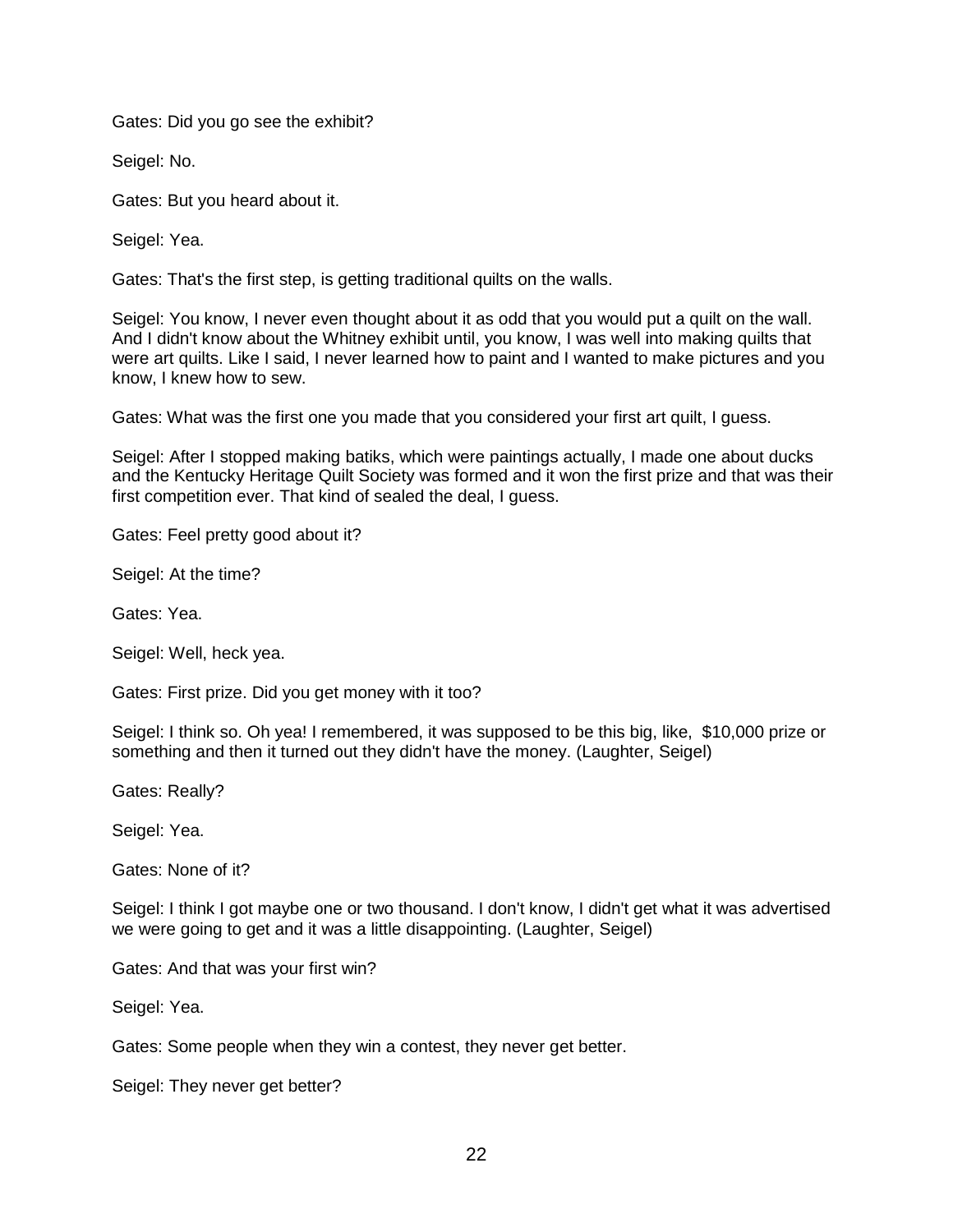Gates: Well, I'm thinking . . . I remember I won a contest with my photograph once and the guy said, "Don't let it go to your head because you'll never make any () if you think that's your best". You've got to keep working at it and get away from that . . . I didn't. (Laughter, Gates and Seigel) I got into documentary stuff so, I wasn't going to win a prize doing that stuff. I remember in Cincinnati, it was kind of interesting, we had a group of photographers who would meet and critique each other's work and things like that for a while. I guess it was part of the times.

Seigel: Yea. I belonged to the fiber interest group in Cincinnati, which we called ourselves the figs and it was sort of founded by Lenore Davis, who I don't know if you know. She died. She made that sculpture right there of the figure on the couch. This right here.

Gates: That looks familiar.

Seigel: Yea. Lenore was very . . . She was a wonderful artist. And we would get together monthly and just sit around and talk. Show our work and have people comment on it.

Gates: So it sounds like you've won some awards through your life, right?

Seigel: I have.

Gates: Can you name some of them?

Seigel: One of the big ones was the Museum of American Folk Art in New York did a competition when the Statue of Liberty was 100 years old and quilt makers were invited to make quilts about the Statue of Liberty. And one was chosen from each state and then there would be a grand prize winner picked out of all those who would get \$10,000 and I thought, you know, well. But . . .

Gates: Been there before.

Seigel: Yea. But everybody who won from every state got a trip to New York City to the exhibit. And I thought, "Hey, what a cool way to get to go to New York". So I made a quilt for that competition and it won for Kentucky so I did get to go to New York City, but I should have set my sights on the \$10,000, but (Laughter, Seigel) I just wanted to go to New York.

Gates: You would have put more into it?

Seigel: I don't know. (Laughter, Seigel and Gates) I don't know.

Gates: So every state had a contest and you . . .

Seigel: No, all the quilts went to New York, but there was a winner chosen from each state to represent. So the exhibit was one quilt from each state in the union.

Gates: Oh, okay. Like 5 people from Kentucky could send it in but we're only going to pick one from Kentucky.

Seigel: Yes.

Gates: And you were the one.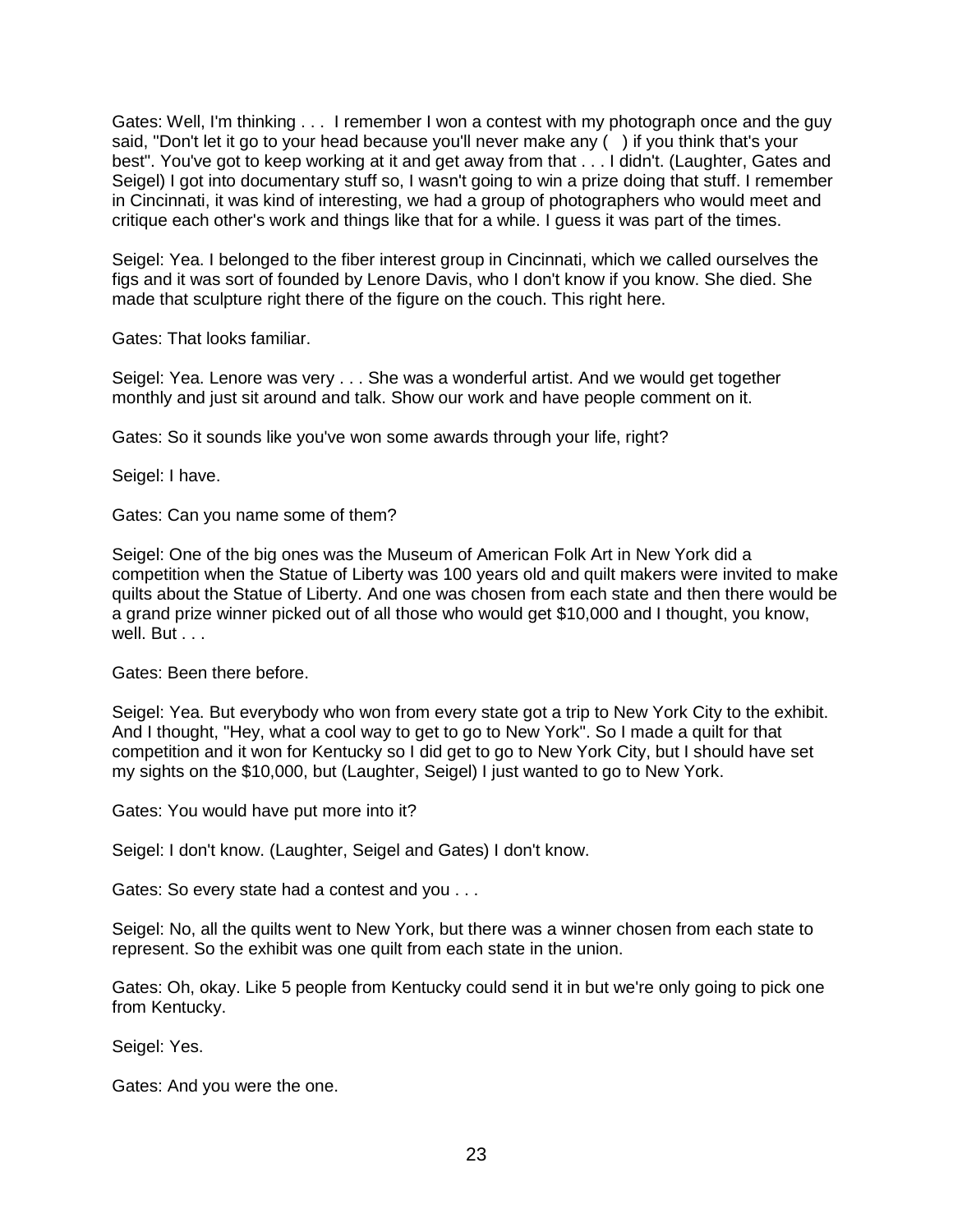Seigel: Uh huh. And that was great.

Gates: What was your interpretation of the . . .

Seigel: I had the statue in the middle of the quilt and Phyllis George owns this quilt.

Gates: I feel like I've seen it some place.

Seigel: You probably have. And then there are three women on either side of her all in the same pose that the Statue of Liberty has, but they're all women that in their own way helped someone else become free or you know. So they're historic women.

Gates: Do you remember who they are?

Seigel: Ann Hutchinson who was a pilgrim. Harriet Tubman. Susan B. Anthony. Emma Lazarus who wrote the poem, but she did a lot of other stuff too. Eleanor Roosevelt.

Gates: I thought you only had three ladies.

Seigel: There's three on each side.

Gates: Oh, okay.

Seigel: So, I can't remember who the other one is right off . . .

Gates: What made you think of that theme?

Seigel: Actually, I was going to have . . . I didn't want to do anything historical. I had this other idea about nationalities. People in traditional dress coming and . . . the same kind of arrangement, but it was more about immigration. But as I was looking through books, you know, at costumes and stuff, these women started jumping out of the books at me and I changed the theme of the quilt.

Gates: To important women. Emma Lazarus did some things about immigration though didn't she?

Seigel: She was Jewish and she brought a lot of people, persecuted Jew to freedom in America.

Gates: So that was an early contest that you won.

Seigel: That was early. I remember what year that was. That was in the '80s.

Gates: So was it fun going to New York and sewing your quilt?

Seigel: Yea.

Gates: Where did they put them?

Seigel: It was in a convention center, I think, maybe on one of the piers. It's been a long time. And then the Paducah shows started happening. . .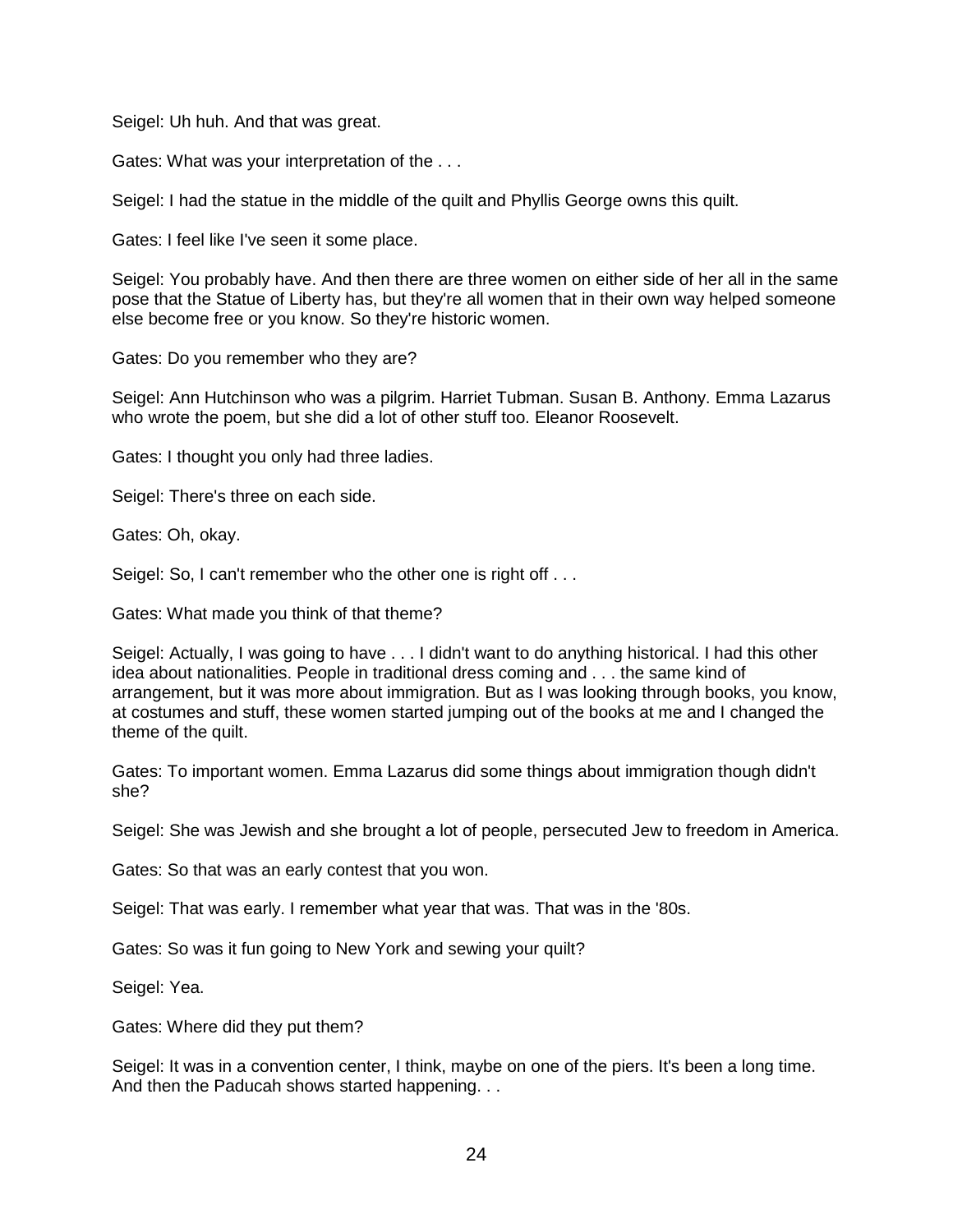Gates: At the Folk Museum or before?

Seigel: It was before the quilt museum. The show was held every April before the quilt museum was ever built and there was always a lot of prize money and it was always a big deal in Paducah. I mean, Paducah turned into a quilt town for that time and so . . .

Gates: Where'd they do it? What museum?

Seigel: At that big hotel that's right there.

Gates: Oh, that one over there? What's that called? Trying to think of it. I saw a concert there one night.

Seigel: Yea, I can't remember. Terrible. We're getting old people's memories. (Laughter, Seigel)

Gates: So why was Paducah a quilt place?

Seigel: Well, there was a publisher down there and still is a publisher and they were publishing a whole lot of books on quilts and they started that whole thing.

Gates: Oh, really? Are they still there?

Seigel: As far as I know. I mean, the museum is there and I believe they still have the quilt show, but I don't pay any attention anymore . . .

Gates: ()?

Seigel: Yea.

Gates: How come?

Seigel: I'm not interested. (Laughter, Seigel) I don't know why.

Gates: When did you start losing interest in that?

Seigel: Greg's death did a lot to . . . You know, it was a hard time to . . . It's hard to lose your life partner.

Gates: Did he die of cancer?

Seigel: Uh huh.

Gates: I know it was a shock to me, because I didn't even know he was sick.

Seigel: He wasn't sick very long.

Gates: What kind of cancer was it?

Seigel: Lung. At the end, it went into his lungs.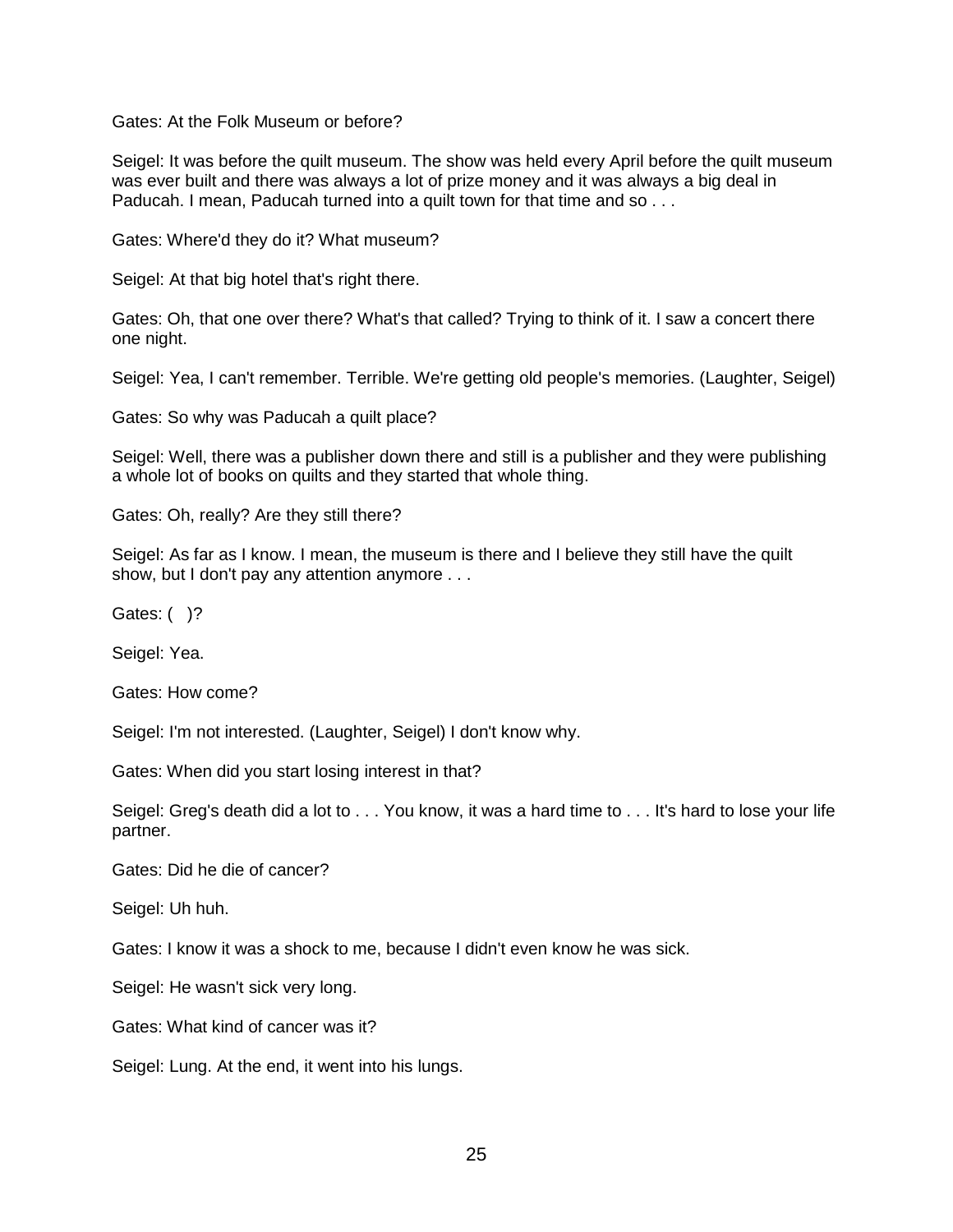Gates: So what other awards did you . . . I mean, you won, did you win that every year for a while?

Seigel: I won a prize, I didn't always win the big prize, but I always won some kind of prize down there for many years.

Gates: So they got to know you pretty well.

Seigel: Yea. But that show kept growing and growing and growing because, you know, the more of us that went out and taught and preached the word of the quilt or whatever . . . that's not really what we were doing, but we were teaching and more and more women were making quilts and, you know, they would all enter the competition and the show got really, really huge. Which is good. I don't know what the state of it is at this point. I don't know as many women who make quilts anymore. But that's probably because I'm not staying in that world.

Gates: The quilts. Is that when you started in categories of different traditional and art quilts?

Seigel: Yea. Those shows had those kinds of categories.

Gates: And you were always shooting for the art one, right?

Seigel: Well, yea. I mean, I couldn't very well enter the traditional one with what I was doing. (Laughter, Seigel) I mean I didn't make quilts for the competition. I would make a quilt and if I felt like it was good for the competition, I would enter it.

Gates: Were there themes each year?

Seigel: No. I think later on they started doing little themes that you could maybe win, you know. But, it was more like applique was a category and machine and traditional and, you know. So I wasn't making work for competition. I was just entering the competition because I had something that I thought was appropriate.

Gates: Did you ever see yourself as kind of a crusader for art quilts versus traditional ones?

Seigel: Maybe in the early, early years, but I think art quilting caught on pretty quickly in my lifetime and I didn't have to crusade.

Gates: It was readily accepted. Most museums, I mean, a lot of museums do them don't they?

Seigel: That Evansville museum, for a long time, they had a competition, it wasn't just quilts, it was all craft. They have a really nice craft collection down there, because they did have competitions and invite artists to enter and then they would give purchase prizes to the winners, so their work went into their collection.

Gates: Were there other people in the state or the country who were kind of crusaders for this kind of quilt?

Seigel: Yea. Nancy Crow who is in Ohio was one of the first people that probably got noticed. Jane Burch Cochran in Kentucky and Terrie Mangat used to live in Kentucky and she's a luminary in the quilt world. I think Kentucky contributed a lot to that movement. I was lucky to be in this part of the world, I guess, when . . .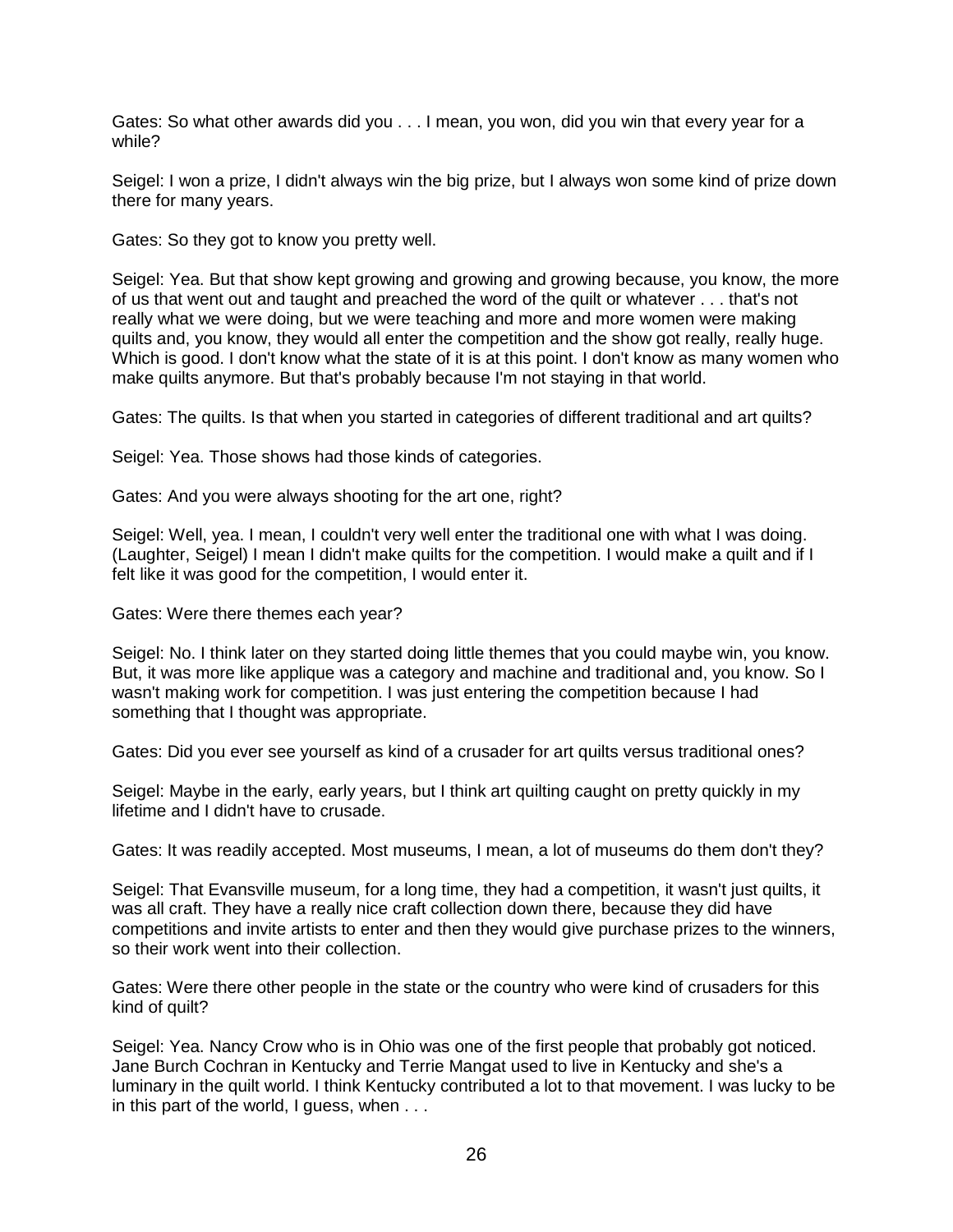Gates: Does Jane live in . . .?

Seigel: Rabbit Hash.

Gates: Do you have her address or anything?

Seigel: Uh huh.

Gates: Because, actually, we were trying to get her an exhibit, but we lost . . . we didn't have any way of getting a hold of her and she didn't call back.

Seigel: Really?

Gates: I might be able to get her in. We're pretty ( ). I don't know. We kind of said no at that point. I'll talk to you after. Have you taught many people?

Seigel: Over the years. Yea. Not only, you know, women, but children. I made a lot of quilts in schools across Kentucky as an artist in residence.

Gates: Yea. Tell me about the artist in residence experience.

Seigel: I enjoyed it a lot. I enjoyed getting to see parts of Kentucky that I would never go to, you know, like Kingdom Come or someplace like that, you know.

Gates: Were they six month residencies or a whole semester?

Seigel: Once in a while I had long ones. Greg had one for a year. Actually, we shared one for a year, up in Northern Kentucky . . . A Catholic School. But a lot of them were just two weeks or one week residencies.

Gates: Did you work with John Benjamin a lot?

Seigel: Went to all those Fall Bush summer things.

Gates: The Fall Bush is when you get trained how to deal with teachers and that kind of thing. Curriculum. Yea, I used to go to them a lot too. My kids . . . My daughter said that's what got her into poetry was Judy Sizemore read her poems at one of the cafe things. So the artist in residence. How many of those did you do?

Seigel: Gosh, I don't know. Tons.

Gates: Really? So you had to pick up and live there for . . .

Seigel: Yep. We moved around a lot. I met a lot of really nice people too because often I stayed with people that  $\dots$  a teacher, or a friend that I knew in that community or  $\dots$  One of the first ones I ever did was in Whitesburg and it was because Josephine Richardson had seen my work and really liked it and I went down to Whitesburg for the first time in my life and, you know, I was like your friend who went to . . . Dan at the Arts Council who went down there for the first time and you just, it's a different culture. And it's a different landscape and it's just, you know. I felt very privileged to get to work down there.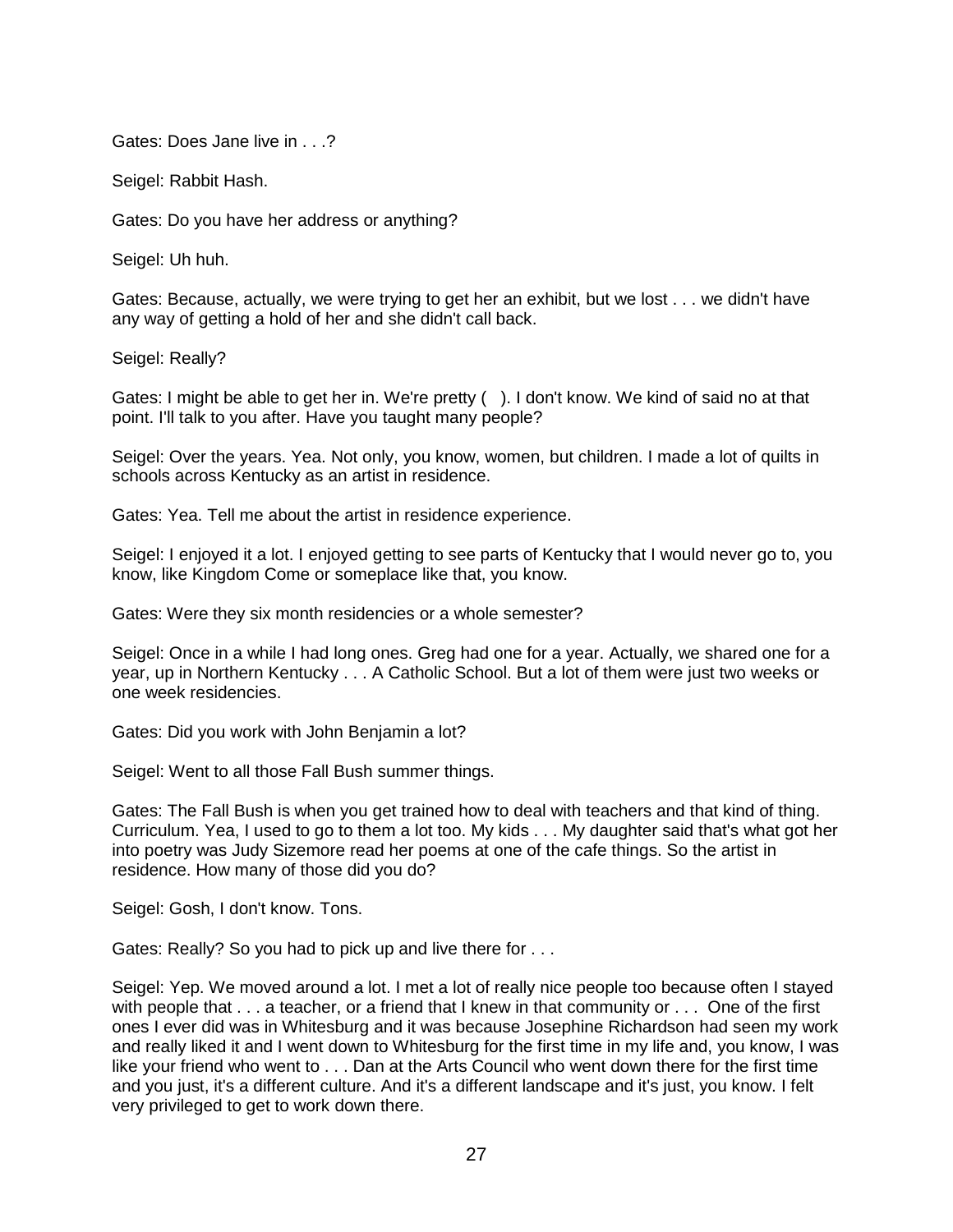Gates: What school was it?

Seigel: It was the elementary school right there in Whitesburg.

Gates: Yea. I did a little bit there. I got a little claustrophobic in the mountains because the sun came down early and it just felt like, "Whoa". Very interesting people. Did you work with Appalshop people?

Seigel: I had exhibits at Appalshop, because of Josephine but I didn't ever really work at Appalshop.

Gates: So that was a good one for you?

Seigel: Because Appalshop was way more into tradition, you know. I was too weird for Appalshop.

Gates: Yea. (Laughter, Seigel) Does that bother you? Having to work with people . . . I mean you've worked with me a couple times at the festival where I had you working with tradition . . . you were presenting traditional artists.

Seigel: No, it didn't bother me. It just, you know, it wasn't . . . They weren't going to make a program about me or want me to teach anything because they were about the tradition of that area.

Gates: In fact, you were teaching the kids how to do basic quilting weren't you?

Seigel: Yea.

Gates: But you were doing it with an art style. Art quilt.

Seigel: Yea. The one thing I loved about the kids in the mountains, kids in other parts of Kentucky, I could get the needles and pins out and they would look at them and go, "Oh, my grandmother has some of those". They didn't even have them in their own house. But when I went into the mountains, the kids would all, as soon as I pulled a quilt out, they would go, "Oh! My mamaw made me a quilt!" You know they still had a live tradition in their families.

Gates: What other places did you go?

Seigel: I went all the way past Paducah. I was out there for half a year, I think. There's a high school in Ballard.

Gates: Oh yea. I sent the folklorists out there I think. Out that way.

Seigel: Yea. It's a nice part of the state, too. Only you don't feel like you're in Kentucky.

Gates: Well, that's where I'm going today.

Seigel: Yea? You're in the Midwest.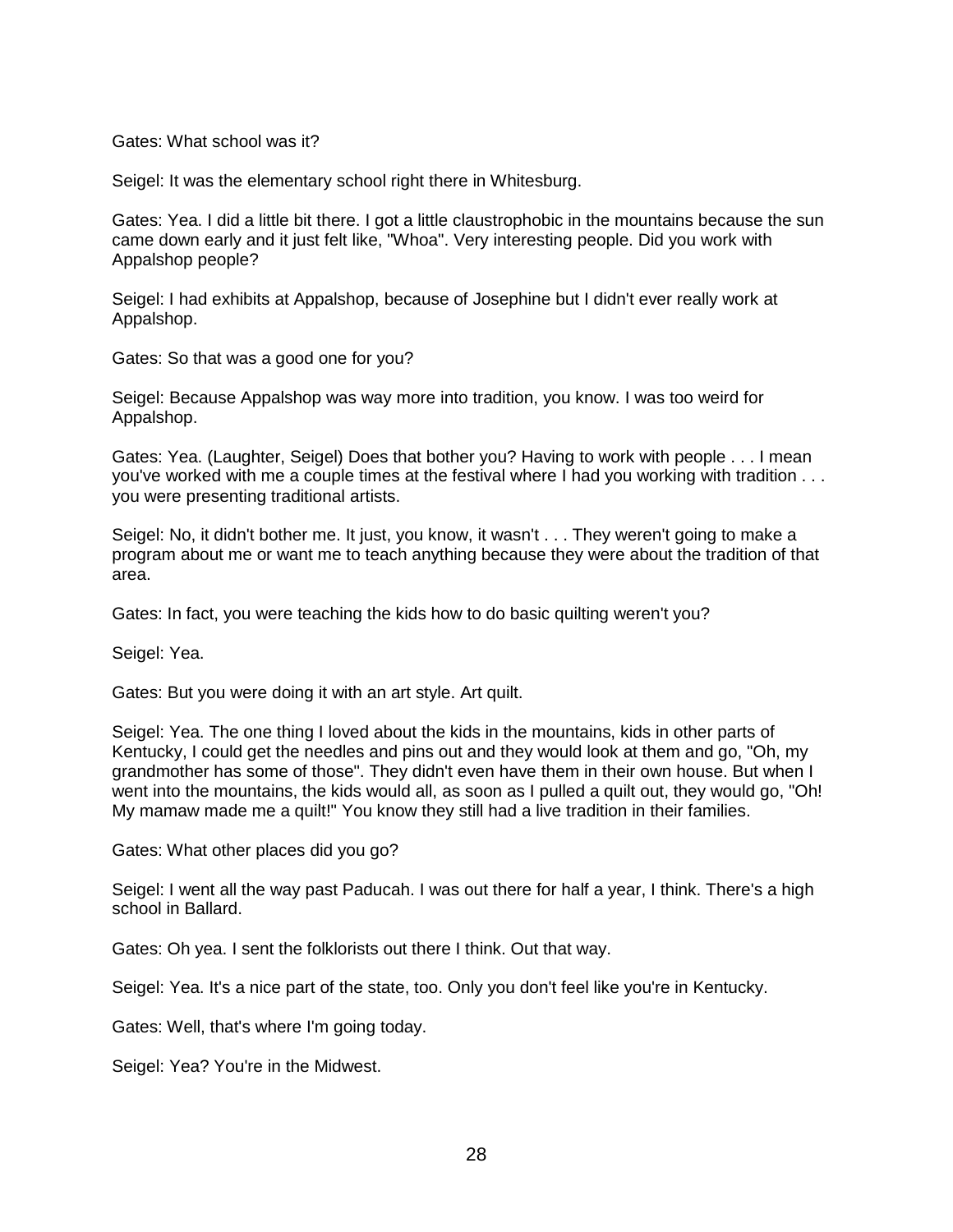Gates: If you go straight down into Tennessee from there that's where Reel Foot Lake is and Kentucky, Tennessee and Mississippi River meet. Mosquitoes and snakes.

(Laughter, Seigel and Gates)

Seigel: Good. Well, I'm sorry.

Gates: It's the snakes that bother me.

Seigel: There was a school up in Ludlow, Kentucky. I loved working in that system and I worked in that system every year for at least ten years. Because the fourth grade teachers up there had a project, they taught Kentucky history in fourth grade and every year all the fourth graders made quilts for Kentucky history day. And Ludlow is such an interesting, little community that kind of stuck together in the midst of all this explosion of population, but their principal had graduated from Ludlow high school, you know, it was sort of incestuous almost, but I loved that little school system. If you went a couple blocks you were in Covington where there was a terrible school system. But Ludlow was really sweet.

Gates: My grandmother's farm, where I grew up, it was on the hillside that looked down right across the river. I thought that was Kentucky, you know. (Laughter, Seigel) ( ) We looked down and said, "That's an interesting place". My brother played at the Ludlow Lagoon. Do you know what that is?

Seigel: No.

Gates: It was some kind of an entertainment center in Ludlow. It was like, the lagoon was like Coney Island kind of thing. Only it was local. And you'd swim in the lake and . . .

Seigel: No. I never went to the lake. See, I grew up in Cincinnati and we didn't go across that bridge, because people over there didn't wear shoes and they married their cousins and they couldn't read and Newport was over there and I was never allowed to go anywhere near Newport, Kentucky, you know. It was culture shock. (Laughter, Seigel)

Gates: There was a lot of prejudice.

Seigel: Yes.

Gates: My dad was a cop. Hillbillies was one of the terms he used all the time. Come on.

Seigel: Yep. And so many of those hillbillies were living in Cincinnati, because they came up out of the mountains.

Gates: Yea. They had to deal with bad landlords and terrible things. So you had a culture shock when you moved down here, I guess?

Seigel: Yea.

Gates: What was that like?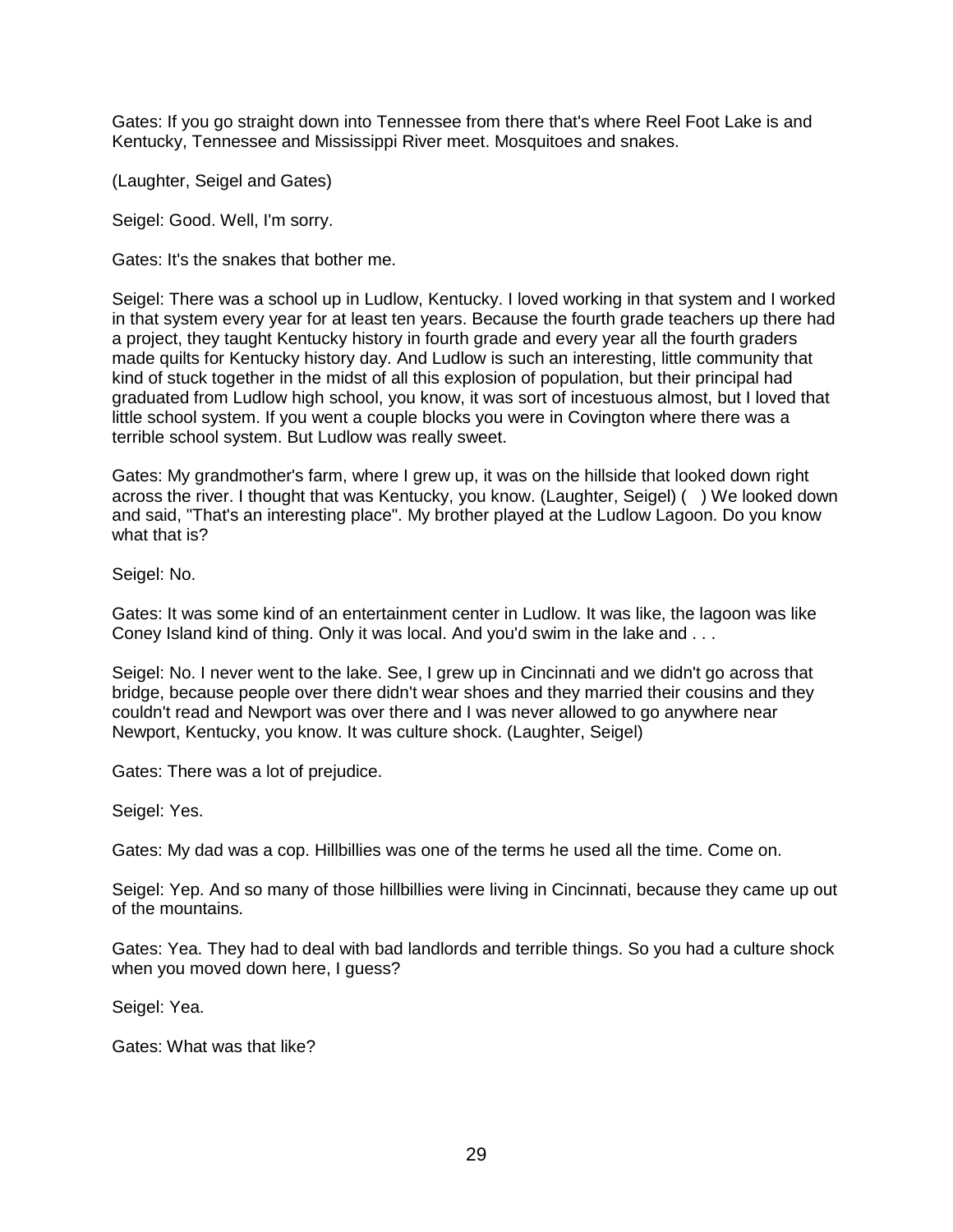Seigel: Well, it was like, you almost weren't anybody because they didn't know who your people were. They had to know who your people were to be really a part of the community, you know, but eventually, you know, my kids went to school here and we're friendly.

Gates: Yea, it takes a while. I told somebody I'll never be a Kentuckian.

Seigel: Right.

Gates: I wasn't born here.

Seigel: I always said that too, but I'm feeling like, you know, maybe there's hope. (Laughter, Seigel)

Gates: You've got a beautiful house. Did you guys buy this from somebody? Or did you built it?

Seigel: No, this house is over 100 years old. I don't know, I keep telling my kids I don't think anybody will live in this house after I'm gone, because people don't live like this anymore, you know?

Gates: Do you have a bathroom?

Seigel: I've got a bathroom. (Laughter, Gates and Seigel) But it doesn't have two sinks in it and, you know, granite tile. I don't even have kitchen counters, you know? I don't live like . . .

Gates: Yea. Well, that's how we live too. Ours is 1942 house. She keeps saying she wants cabinets, but then we look at it we saw, "Nah, it looks okay". (Laughter, Seigel) You have a dedication to art here. I mean, you have art all over the place. Who are these people? Why did you buy all this art?

Seigel: A lot of it we traded for.

Gates: Oh, did you really?

Seigel: Yea, you know, it's like, craft fairs were always great shopping opportunities if you found people who wanted to trade with you. A lot of it's because, you know, I have friends who wanted Greg's pots and I wanted their stuff. (Laughter, Seigel)

Gates: What did Greg get known for, his pots? What kind of style did he have? I mean you showed me an early one. Is that one of his?

Seigel: No. Actually, we bought this in West Virginia somewhere, because Greg had broken my favorite cup that he made. It was his . . . you know, I loved that cup and nobody could drink out of that cup. It was my cup and he broke it. We were out on a trip and I said, "Well, I think I could drink out of this one". So this one has been my cup ever since.

Gates: He didn't make you a new one?

Seigel: Well, yea, he tried, but it was one of a kind, you know. (Laughter, Seigel) None of the rest of them had the right shape, the right glaze the right, you know. It was a perfect cup. Well, he was really well known for his plates, because he made beautiful slipware plates. And a lot of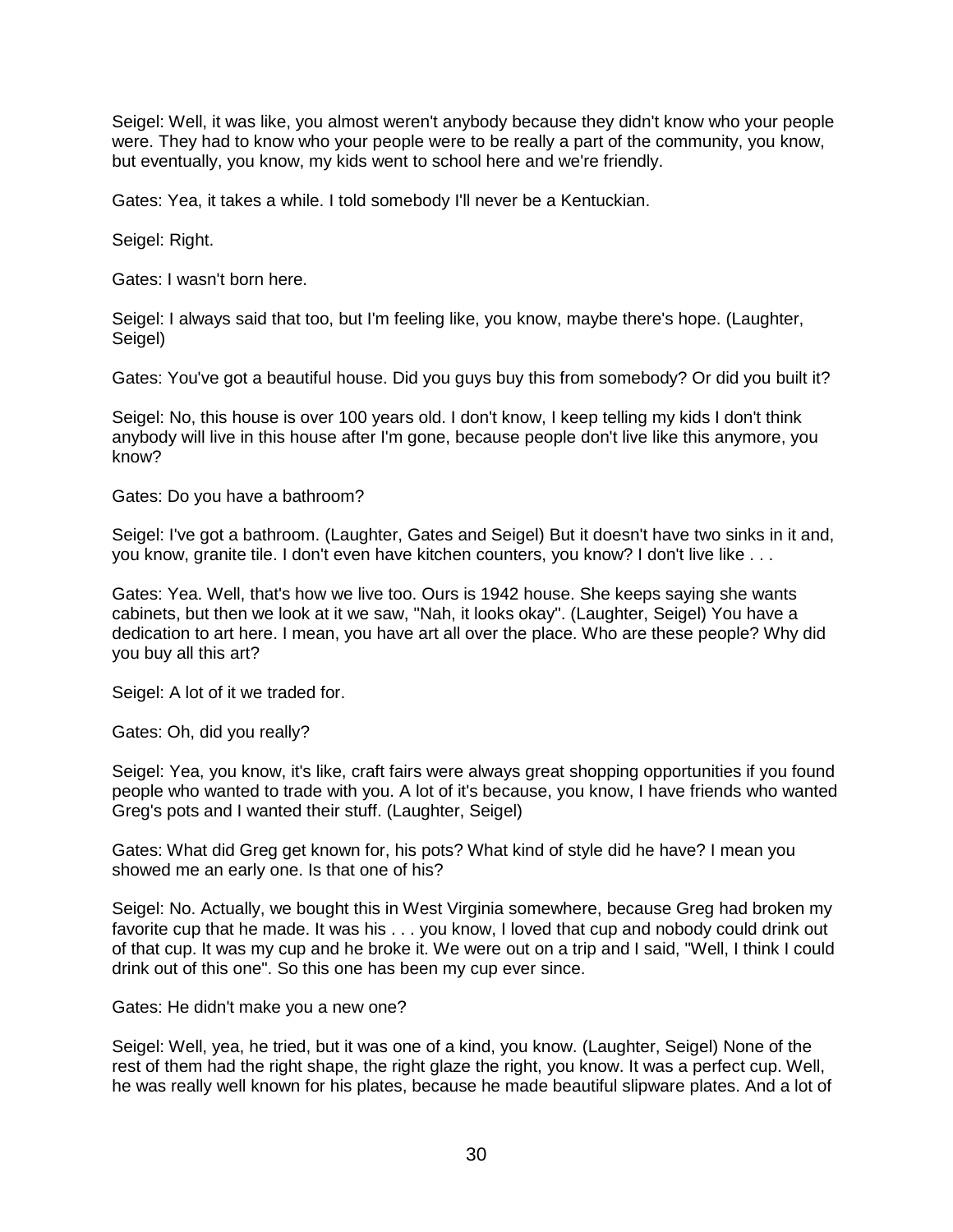people have great collections of his plates. But also, he made really whimsical stuff, like turtle bowls and alligators and horses.

Gates: Yea, I remember some of those.

Seigel: But he was very dedicated to making good pots that were well fired.

Gates: And he had a couple kilns here?

Seigel: Yea, he had a gas kiln. A big brick gas kiln and then he had a wood fired kiln. And the wood fired kiln always required help, because you have to keep feeding wood in for days. It was usually like maybe a day and a half. So that was a really fun time for him because he'd have camaraderie with guys around the kiln. And some women too, but. It was potters, you know.

Gates: Oh, so the other potters would come over and help?

Seigel: Yea.

Gates: And he would help them sometimes?

Seigel: No, or he'd let them have pieces in the kiln or you know, give them space in the kiln or something like that. A couple of them were just friends who liked to come and they liked the camaraderie of it. They weren't even potters, they just liked fired, I don't know. (Laughter, Seigel) And you know, Greg was fun to be around and told good stories and he liked people who did the same.

Gates: Yea.

Seigel: So. Sort of like going camping without going camping. (Laughter, Seigel)

Gates: Yea. Got everybody there.

Seigel: And a fire. (Laughter, Seigel)

Gates: Fire. Did you have music going on too?

Seigel: Not usually. I don't think they did. Maybe he'd bring his saxophone out or something like that, but  $\ldots$ 

Gates: And drink some beer and have good food.

Seigel: Yea. Not too much beer though, you've got to keep your mind on what you're doing. (Laughter, Seigel)

Gates: Yea. It's pretty dangerous ( ). How many other quilters do you respect here in this area of Kentucky?

Seigel: Oh, that's a terrible question. (Laughter, Seigel)

Gates: That is pretty terrible. Well, you mentioned the one up in . . .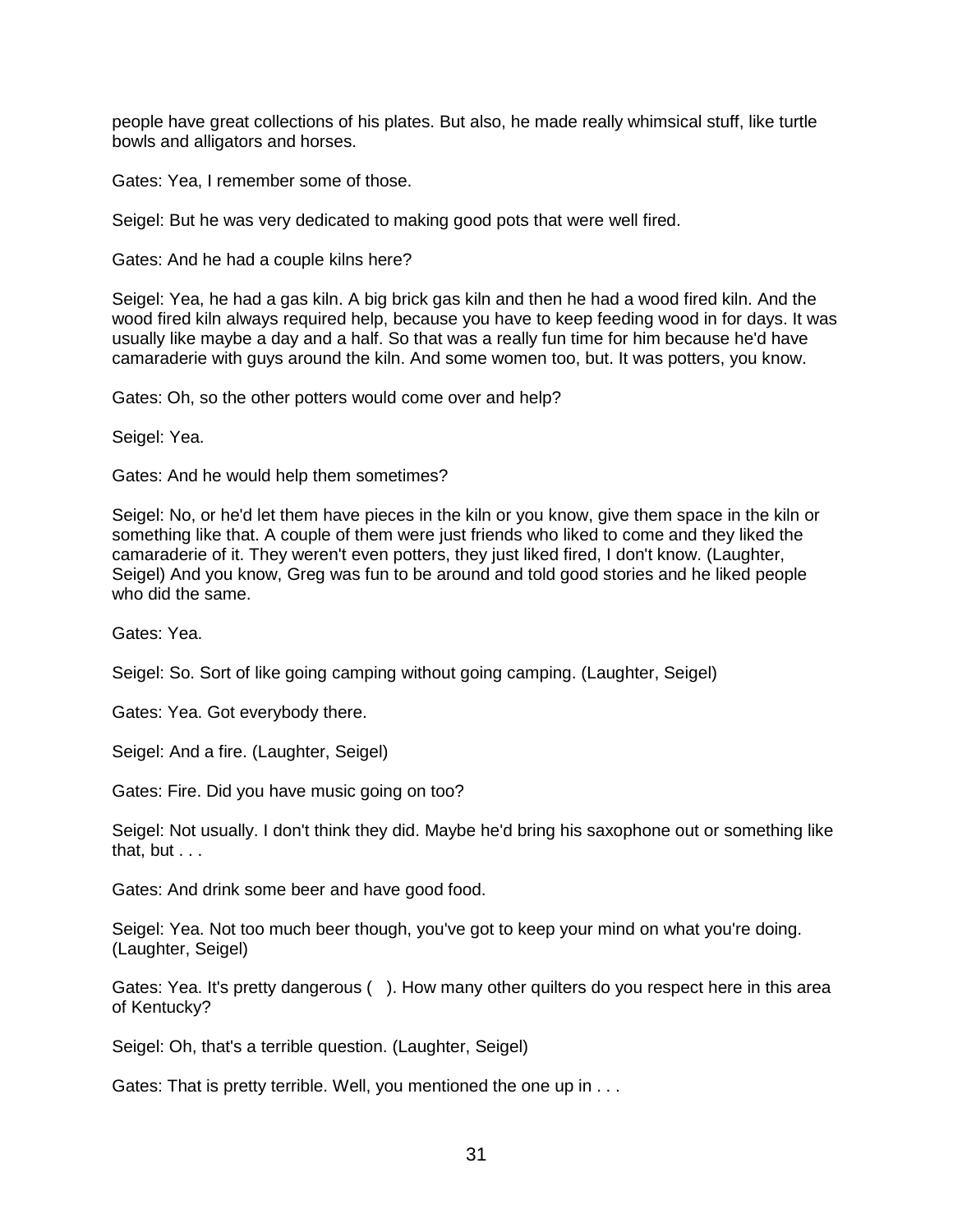Seigel: I don't disrespect any quilter in Kentucky, but Jane Burch and I have been friends long before she ever started making quilts actually. Terrie Mangat and I were really good friends and she's, you know, been a good quilt maker. In Louisville, Denise Furnish had been a great friend. I don't know. I can't . . . I think that's pretty good. Lenore Davis, she made quilts.

Gates: You all kind of knew what each other were thinking in terms of what you're trying to do?

Seigel: Um, I guess. I mean, we all liked fiber and . . .

Gates: I consider you pretty famous. Do you ever feel like you made it?

Seigel: (Laughter, Seigel) No. I don't think about it in those terms, I guess. No. I wasn't trying to make it.

Gates: Have you had a couple retrospectives or anything like that?

Seigel: I haven't had an exhibit really, since I stopped showing these quilts. The thing that came closest to a retrospective was when I showed these at Evansville. And the room that I showed them in was too big for the number of quilts, so we hung a lot of other quilts that I had made to fill the space. But most of the place where I hung the paper doll quilts, they fit.

Gates: 13 that size. That's pretty big. It looks like it takes up a lot of space. It must have been a big place.

Seigel: It was a big room, yea.

Gates: I went down to Lincoln Days in Hodgenville. Have you ever been there?

Seigel: I've been to Hodgenville, but not to the . . .

Gates: Yea, I was doing some documentation of that festival and I actually had to narrate a stage with Lincoln impersonator and their wife who was Mary Todd Lincoln. It was fun, but I went to one of the things they do there is a quilt show and it's in a church and basically they just put the quilts over top of the church pews and you just walk around and look at them that way. It seemed kind of weird. (Laughter, Seigel) You don't get to see the whole quilt, you're only seeing a part of it.

Seigel: Yea. It's hard to show quilts.

Gates: Yea. Are you ever a consultant with people who want to show . . .?

Seigel: Yea. There used to be . . . for a couple years, they had a quilt show at the convention center in Frankfort and I organized that through Downtown Frankfort. I don't know what happened to that. They kind of fell apart.

Gates: Didn't KSU do something with African American quilters?

Seigel: They used to have a gallery and they would occasionally things, but they don't really have a gallery anymore.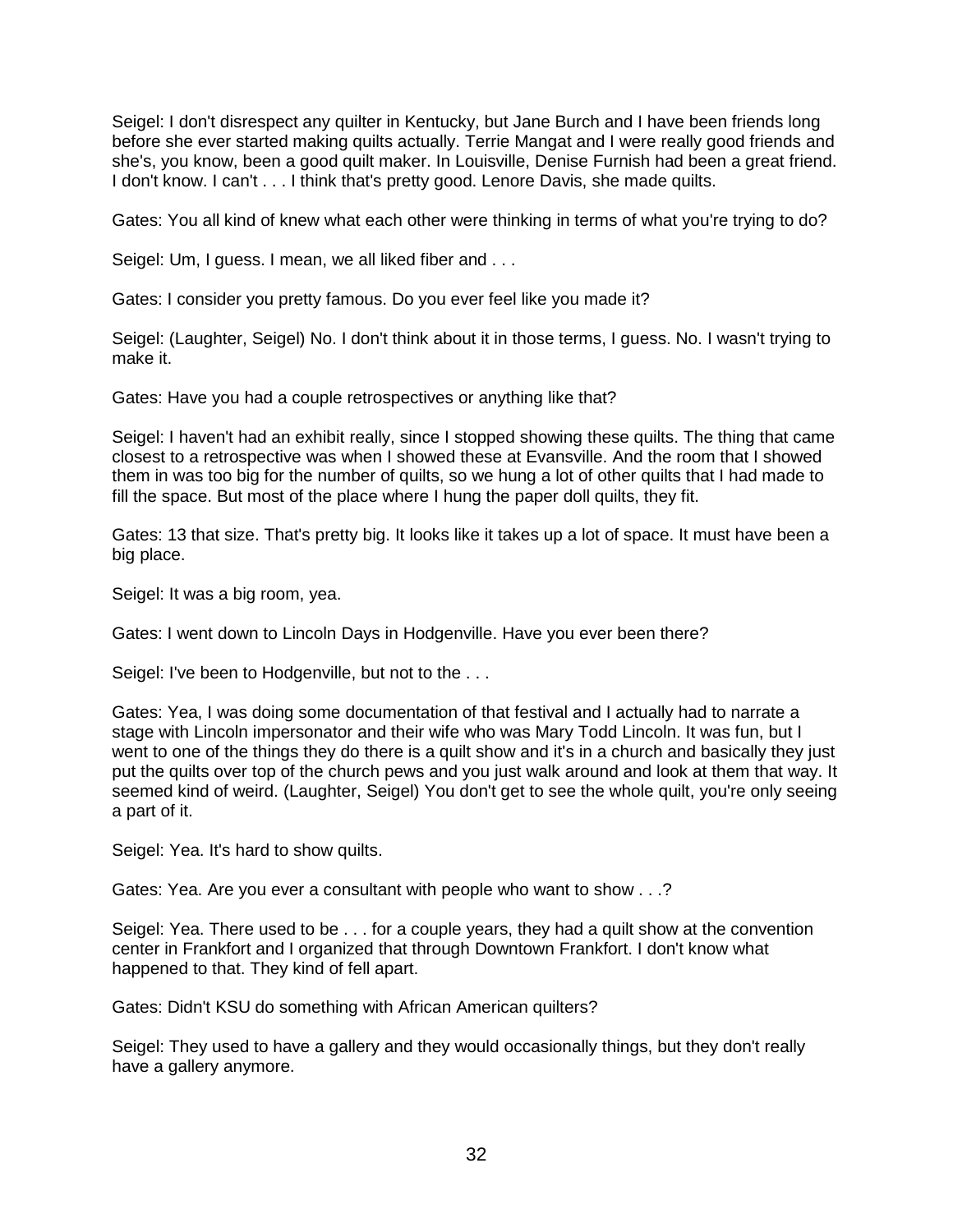Gates: I'm trying to think of the woman that I worked with up there, who died recently. Ann . . . Ann . . . I wondered if you worked with her.

Seigel: Maybe a long time ago.

Gates: So some of the other awards you got?

Seigel: I don't know. (Laughter, Seigel)

Gates: That's ok. That's ok. And you had a pretty good website, right?

Seigel: Yea. I have a website and it has paper doll quilts on it. It has some of the older work. It has all this new stuff on it.

Gates: I mean your themes in your quilts have been women, right?

Seigel: A lot of women.

Gates: Why?

Seigel: I don't know. I guess I'm interested in women and their accomplishments. Well, for a paper doll quilt, women's clothing is much more interesting than men's clothing. (Laughter, Seigel)

Gates: Yea. I guess so. Lucille Ball for instance, what . . .

Seigel: Oh, doesn't everybody love Lucy? I mean she was a pioneer in television and also she was one of the first female CEOs of a corporation, which was Desi Lou. So she was pretty groundbreaking.

Gates: She was. I mean, was she a hero to you or was this just somebody you picked?

Seigel: I love Lucy! (Laughter, Seigel)

Gates: I give tours at Buffalo Trace and sometimes I talk about how we send these . . . our big batches to a bottling plant and I'll say, "And it's just like I Love Lucy" and then everybody knows what you're talking about. (Laughter, Gates) It's like, all the bottles coming at you. Trying to put it in your shirt and your skirt, or something like that, because you're behind. (Laughter, Gates). I don't know if she ever did bottles, but I knew she did . . .

Seigel: Well, she did the vitameta vegimen where she got drunk selling the . . .

Gates: Yes. And she did candies too, didn't she?

Seigel: Yea. Chocolate candies.

Gates: I worked in an ice cream factory once in Cincinnati where that happened to me while I was in high school.

Seigel: Did you work at Graeter's?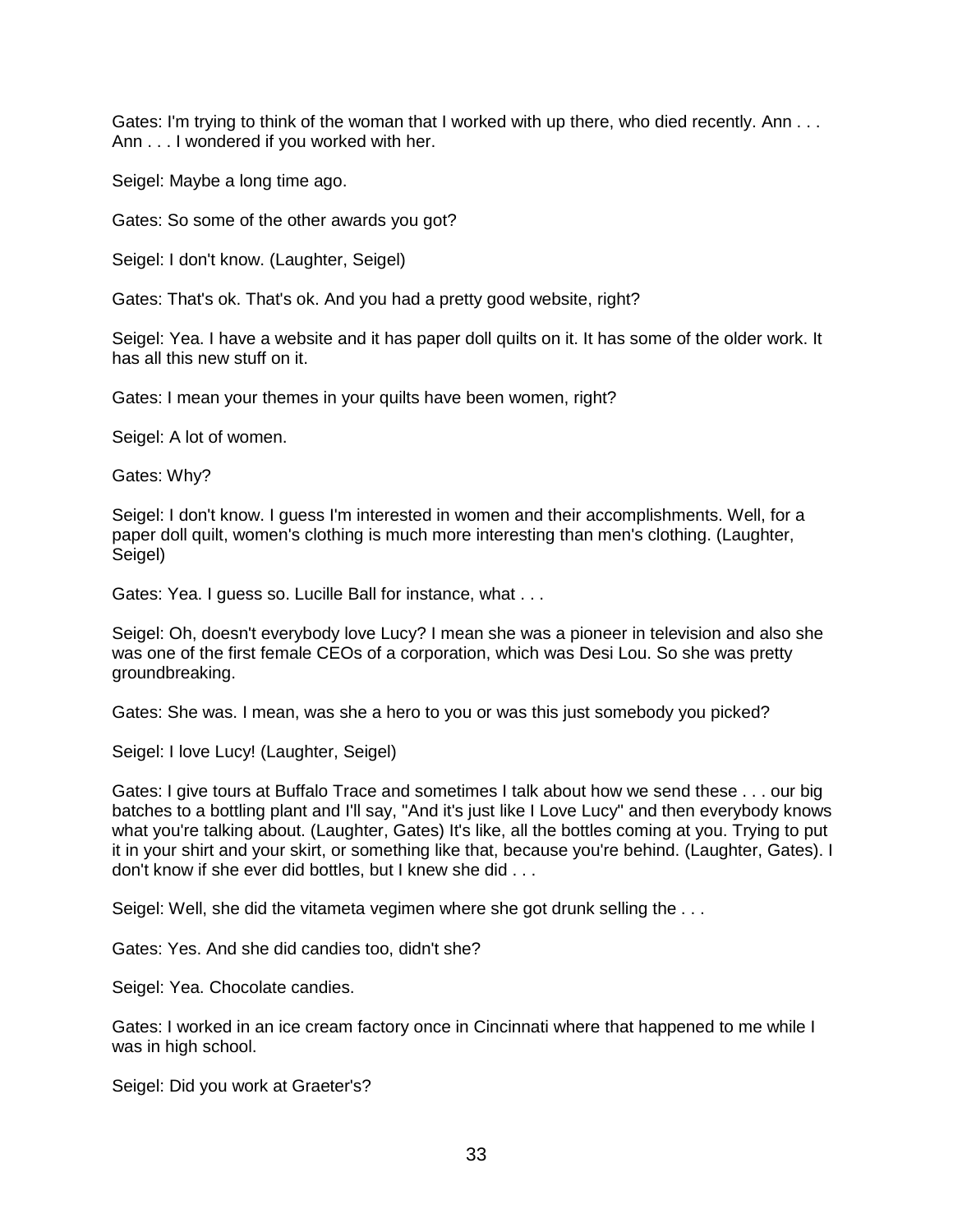Gates: No, this is a factory downtown in the west end. I don't know who they made it for. They make it for a lot of different people. It was my first day there and the machine that's feeding me ran out of glue, so all of these things are coming at me and the boxes aren't going ( ) so they're all falling around me and I'm picking them up. (Laughter, Gates) Just like I Love Lucy. It's terrible.

Seigel: Well, I was a Graeter's girl, which sounds like more fun than that. (Laughter, Seigel)

Gates: You were a Graeter's girl?

Seigel: I was a Graeter's girl. (Laughter, Seigel)

Gates: My sister was too. That was fun.

Seigel: I was at the Marmot store.

Gates: Marmot. Okay.

Seigel: Because I'm an east side girl, you know. (Laughter, Seigel)

Gates: Yea. And you got to bring things home. What was left over?

Seigel: Our family always looked forward to that. (Laughter, Gates and Seigel)

Gates: That helped you later on, eh?

Seigel: I guess. (Laughter, Seigel)

Gates: Some of these influences do, I guess. What part of the east side did you live?

Seigel: I lived in Anderson Township.

Gates: Okay. My sister lives in 8 Mile. Is that around there?

Seigel: My mother lived off 8 Mile. I lived off of Salem.

Gates: Salem. Okay.

Seigel: But, after my father died, she moved out farther.

Gates: You east siders. (Laughter, Seigel) Don't eat chili . . .

Seigel: I eat chili!

Gates: You like Cincinnati chili?

Seigel: Yea. I'm a Skyline girl.

Gates: Okay. You've crossed over. (Laughter, Seigel and Gates) Well, cool. Anything else you want to say? We're almost at a quarter of now.